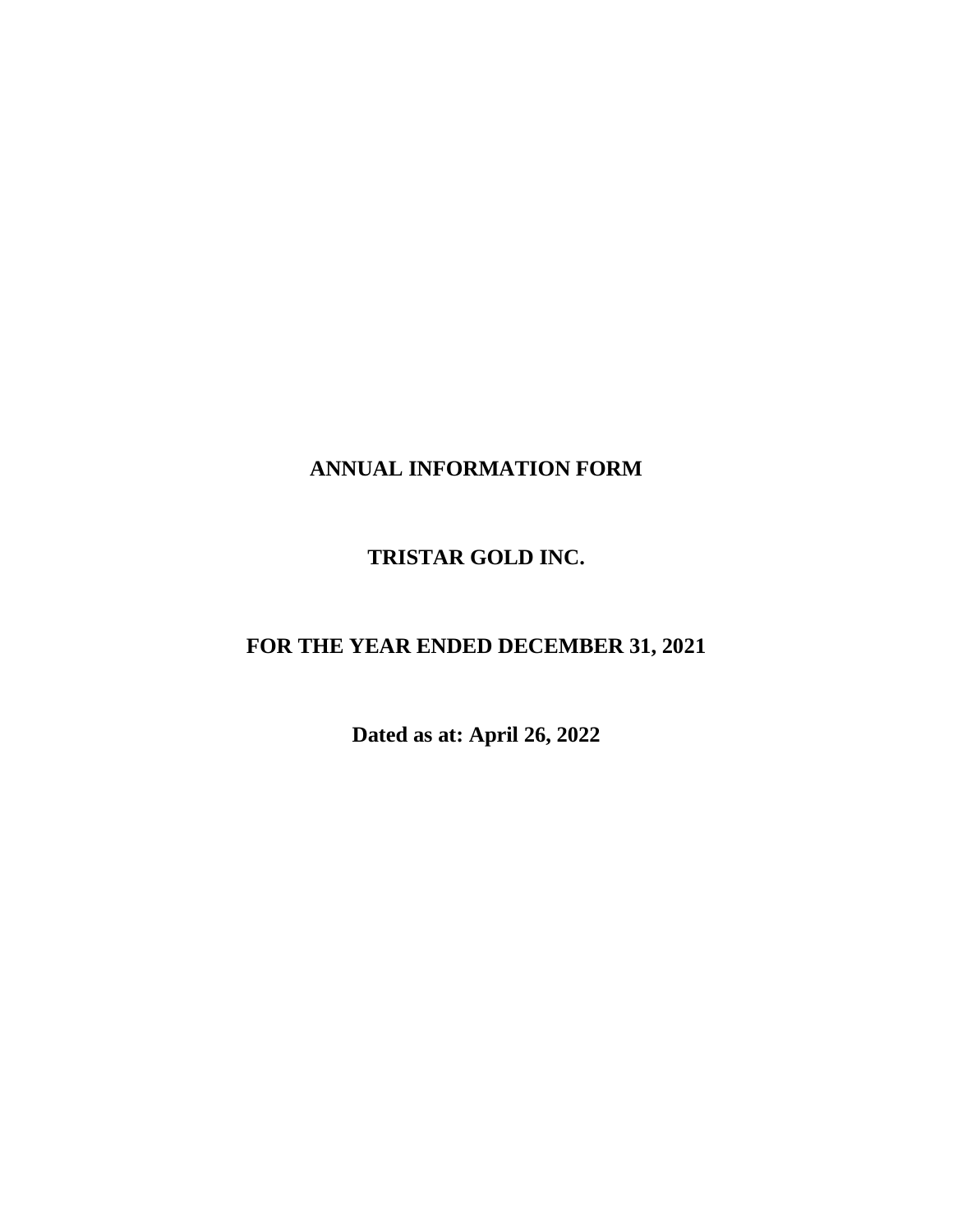# **TABLE OF CONTENTS**

| INTEREST OF MANAGEMENT AND OTHERS IN MATERIAL TRANSACTIONS 31 |  |
|---------------------------------------------------------------|--|
|                                                               |  |
|                                                               |  |
|                                                               |  |
|                                                               |  |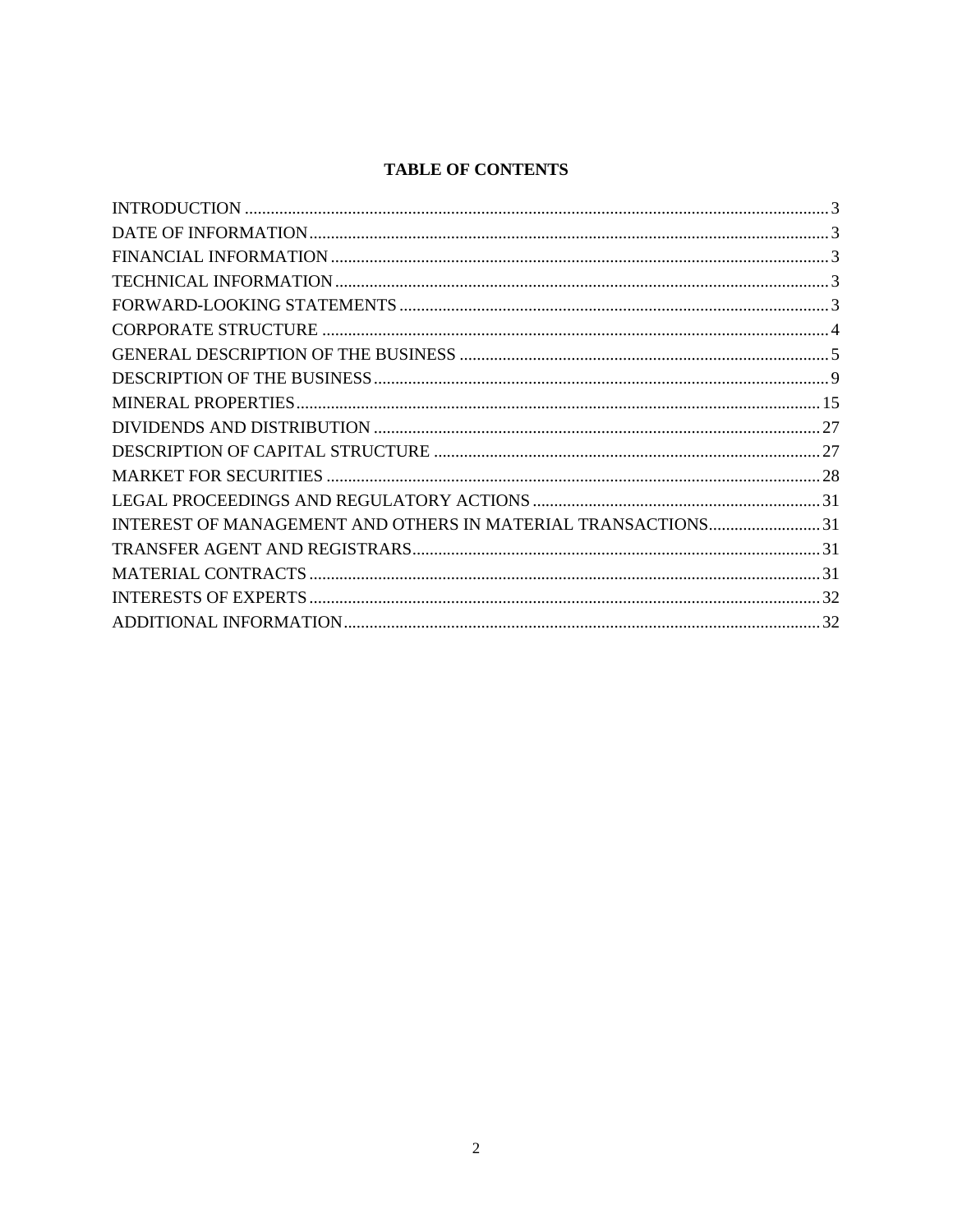#### **INTRODUCTION**

<span id="page-2-0"></span>In this Annual Information Form ("AIF"), the "Company" and "TriStar" refer to TriStar Gold Inc. and its subsidiaries (unless the context otherwise requires). TriStar refers you to the public disclosure documents of the Company, which may be found on the System for Electronic Document Analysis and Retrieval ("SEDAR") at www.sedar.com, for more complete information than what is contained herein. In this AIF, unless otherwise specified, all dollar amounts are expressed in United States Dollars ("US\$" or "\$"). Amounts expressed in Canadian dollars are indicated by "Can \$".

#### **DATE OF INFORMATION**

<span id="page-2-2"></span><span id="page-2-1"></span>Unless otherwise indicated, all information contained in this AIF of the Company is stated as at April 26, 2022.

## **FINANCIAL INFORMATION**

<span id="page-2-3"></span>All financial information in this AIF is prepared in accordance with International Financial Reporting Standards.

## **TECHNICAL INFORMATION**

<span id="page-2-4"></span>All technical information in this AIF concerning the Company's mineral properties has been reviewed and approved by Mr. Alan Lambden, P. Geo, a qualified person as defined in National Instrument 43-101.

# **FORWARD-LOOKING STATEMENTS**

Certain of the statements made and information contained herein may contain forward-looking information within the meaning of applicable Canadian and United States securities laws. Such forward-looking statements and forwardlooking information include, but are not limited to, statements concerning future exploration plans at the Company's mineral properties, and future financing plans.

Forward-looking statements or information relate to future events and future performance and include statements regarding the expectations and beliefs of management. Such forward-looking statements and forward-looking information often, but not always, can be identified by the use of words such as "plans", "expects", "potential", "is expected", "anticipated", "is targeted", "budget", "scheduled", "estimates", "forecasts", "intends", "anticipates", or "believes" or the negatives thereof or variations of such words and phrases or statements that certain actions, events or results "may", "could", "would", "might" or "will" be taken, occur or be achieved.

Forward-looking statements or information are subject to a variety of risks and uncertainties which could cause actual events or results to differ from those reflected in the forward-looking statements or information, including, without limitation, risks and uncertainties relating to: general business and economic conditions; changes in commodity prices; the supply and demand for, deliveries of, and the level and volatility of prices of gold; changes in project parameters as development plans continue to be refined; the timing of the receipt and renewal of permits and other required regulatory and governmental approvals for exploration or mining operations; costs of exploration or production, including labor and equipment costs; production and productivity levels; changes in credit market conditions and conditions in financial markets generally; the ability to procure equipment and operating supplies in sufficient quantities and on a timely basis; the availability of qualified employees and contractors; the impact of value of the U.S. dollar, the Canadian dollar and the Brazilian real and other foreign exchange rates on costs and financial results; changes in engineering and construction timetables and capital costs; market competition; the accuracy of reserve and resource estimates (including, with respect to size, grade and recoverability) and the geological, operational and price assumptions on which these are based; changes in taxation rates; changes in environmental regulation; environmental compliance issues; other risks of the mining industry; and those factors discussed in the section entitled "Risk Factors" in this AIF. Should one or more of these risks and uncertainties materialize, or should underlying assumptions prove incorrect, actual results may differ materially from those described in forward-looking statements or information. Although the Company has attempted to identify important factors that could cause actual results to differ materially, there may be other factors that could cause results not to be as anticipated, estimated or intended. For more information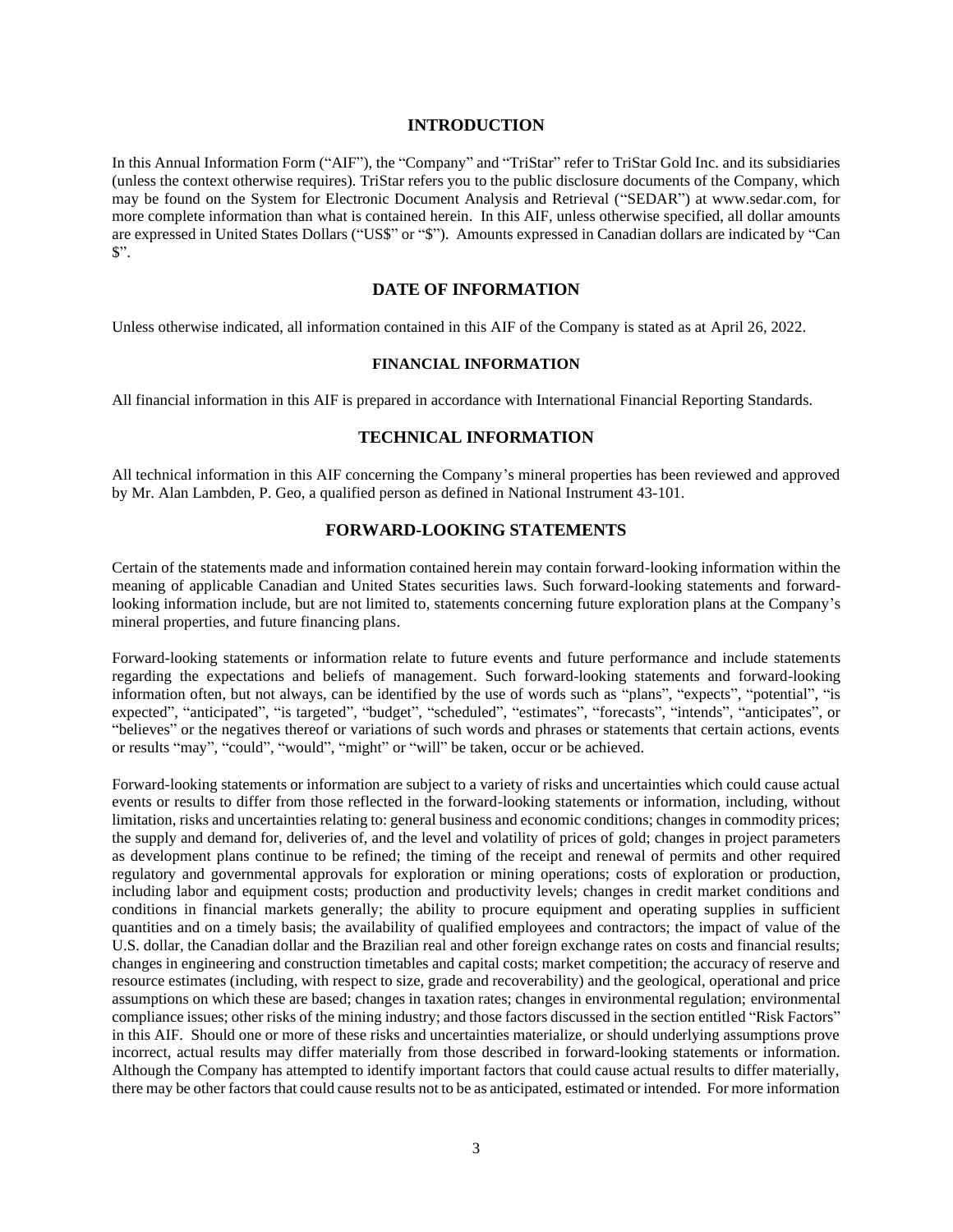on TriStar and the risks and challenges of its business, investors should review TriStar's annual filings that are available at www.sedar.com.

The Company provides no assurance that forward-looking statements will prove to be accurate, as actual results and future events could differ materially from those anticipated in such statements. Accordingly, readers should not place undue reliance on forward-looking statements. Any forward-looking statement speaks only as of the date on which it is made and, except as may be required by applicable securities laws, the Company disclaims any intent or obligation to update any forward-looking information, whether as a result of new information, changing circumstances, or otherwise.

# *NOTE TO UNITED STATES READERS REGARDING DIFFERENCES IN UNITED STATES AND CANADIAN REPORTING PRACTICES*

#### *Resource and Reserve Estimates*

Certain terms contained in this AIF have been prepared in accordance with the requirements of the securities laws in effect in Canada, which differ from the requirements of United States securities laws. The terms "mineral reserve", "proven mineral reserve" and "probable mineral reserve" are Canadian mining terms as defined in accordance with NI 43-101 and the Canadian Institute of Mining, Metallurgy and Petroleum (the "CIM") - CIM Definition Standards on Mineral Resources and Mineral Reserves, adopted by the CIM Council, as amended. These definitions differ from the definitions in SEC Industry Guide 7 under the United States Securities Act of 1933, as amended (the "Securities Act"). Under SEC Industry Guide 7 standards, mineralization may not be classified as a "reserve" unless the determination has been made that the mineralization could be economically and legally produced or extracted at the time the reserve determination is made. Among other things, all necessary permits would be required to be in hand or issuance imminent in order to classify mineralized material as reserves under the SEC standards. In addition, the terms "mineral resource", "measured mineral resource", "indicated mineral resource" and "inferred mineral resource" are defined in and required to be disclosed by NI 43-101; however, these terms are not defined terms under SEC Industry Guide 7 and are normally not permitted to be used in reports and registration statements filed with the SEC. Investors are cautioned not to assume that any part or all of mineral deposits in these categories will ever be converted into reserves. "Inferred mineral resources" have a great amount of uncertainty as to their existence, and great uncertainty as to their economic and technical feasibility. It cannot be assumed that all or any part of an inferred mineral resource will ever be upgraded to a higher category. Under Canadian rules, estimates of inferred mineral resources may not form the basis of feasibility or pre-feasibility studies, except in certain restricted cases. Investors are cautioned not to assume that all or any part of an inferred mineral resource exists or is economically or legally mineable. Disclosure of "contained ounces" in a resource is permitted disclosure under Canadian regulations; however, the SEC normally only permits issuers to report mineralization that does not constitute "reserves" by SEC Industry Guide 7 standards as in place tonnage and grade without reference to unit measures.

Accordingly, information contained in this AIF and the documents incorporated by reference herein contain descriptions of our mineral deposits that may not be comparable to similar information made public by U.S. companies subject to the reporting and disclosure requirements under the United States Federal securities laws and the rules and regulations there under.

## **CORPORATE STRUCTURE**

#### <span id="page-3-0"></span>*Name, Address and Incorporation*

TriStar was incorporated on May 21, 2010 under the *Business Corporations Act of British Columbia* as a whollyowned subsidiary of Brazauro Resources Corporation ("Brazauro"). On July 20, 2010 Brazauro and Eldorado Gold Corporation ("Eldorado") completed a Plan of Arrangement in which Eldorado acquired all of the issued and outstanding common shares of Brazauro not already held by Eldorado. Under this Plan of Arrangement Brazauro transferred certain mineral exploration assets and cash to TriStar, and the common shares of TriStar were distributed to the shareholders of Brazauro.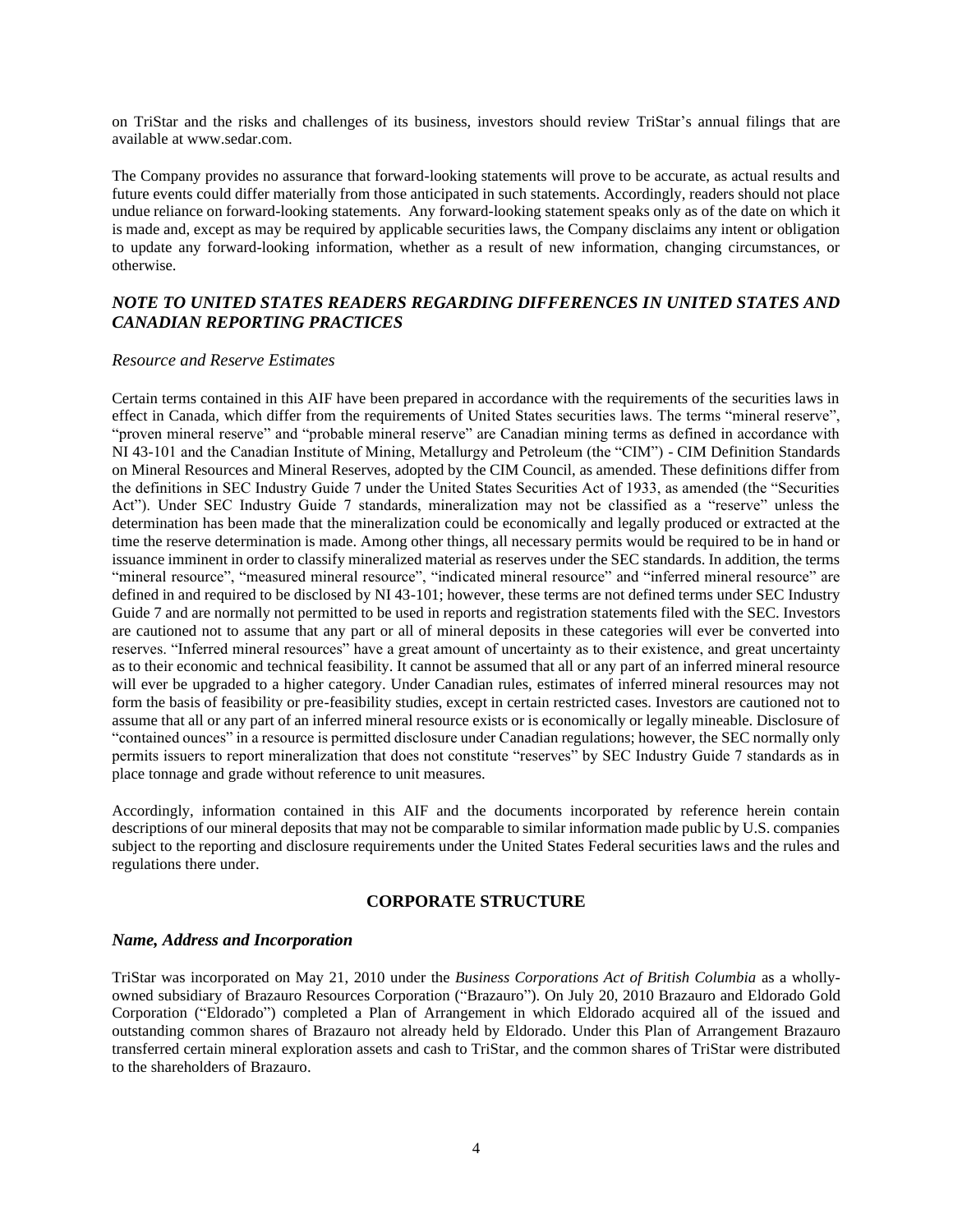The Company's head office is located at 7950 E Acoma Drive, Suite #209, Scottsdale, Arizona, USA, 85260 (telephone 480-794-1244) and its registered office is located at Suite #910, 800 West Pender Street, Vancouver British Columbia, Canada, V6C 2V6. The Company's website is www.tristargold.com.

#### *Inter-corporate Relationships*

TriStar is engaged in the exploration and development of precious metals deposits. Its only exploration property is the Castelo de Sonhos ("CDS") property located in Pará State in northern Brazil. CDS is 100% owned by an indirect Brazilian subsidiary, Mineração Castelo Dos Sonhos Ltda., as illustrated in the corporate organizational chart below.



As of the date of this AIF, Tristar has unlimited authorized common shares and currently has 255,128,672 common shares issued and outstanding. TriStar Gold (Brazil) Inc. is incorporated in Canada and is the holding company for the Brazilian subsidiaries and assets. TexOro U.S, LLC is an administration company incorporated in the United States and it is 100% owned by TriStar Gold Inc. The Company's two Brazilian subsidiaries are both 100% indirectly owned by the Company and serve as the entities through which TriStar operates and owns its Brazilian assets.

#### <span id="page-4-0"></span>**GENERAL DESCRIPTION OF THE BUSINESS**

#### *Three Year History*

The Company's principal focus is currently on the exploration, development and permitting of the CDS property. Following an initial period of concentrated activity on CDS beginning in 2010, the Company's exploration activities at CDS were reduced between 2013 to 2016 due to a shortage of funds. Accordingly, the Company was unable to undertake any meaningful exploration activity at CDS during this time period.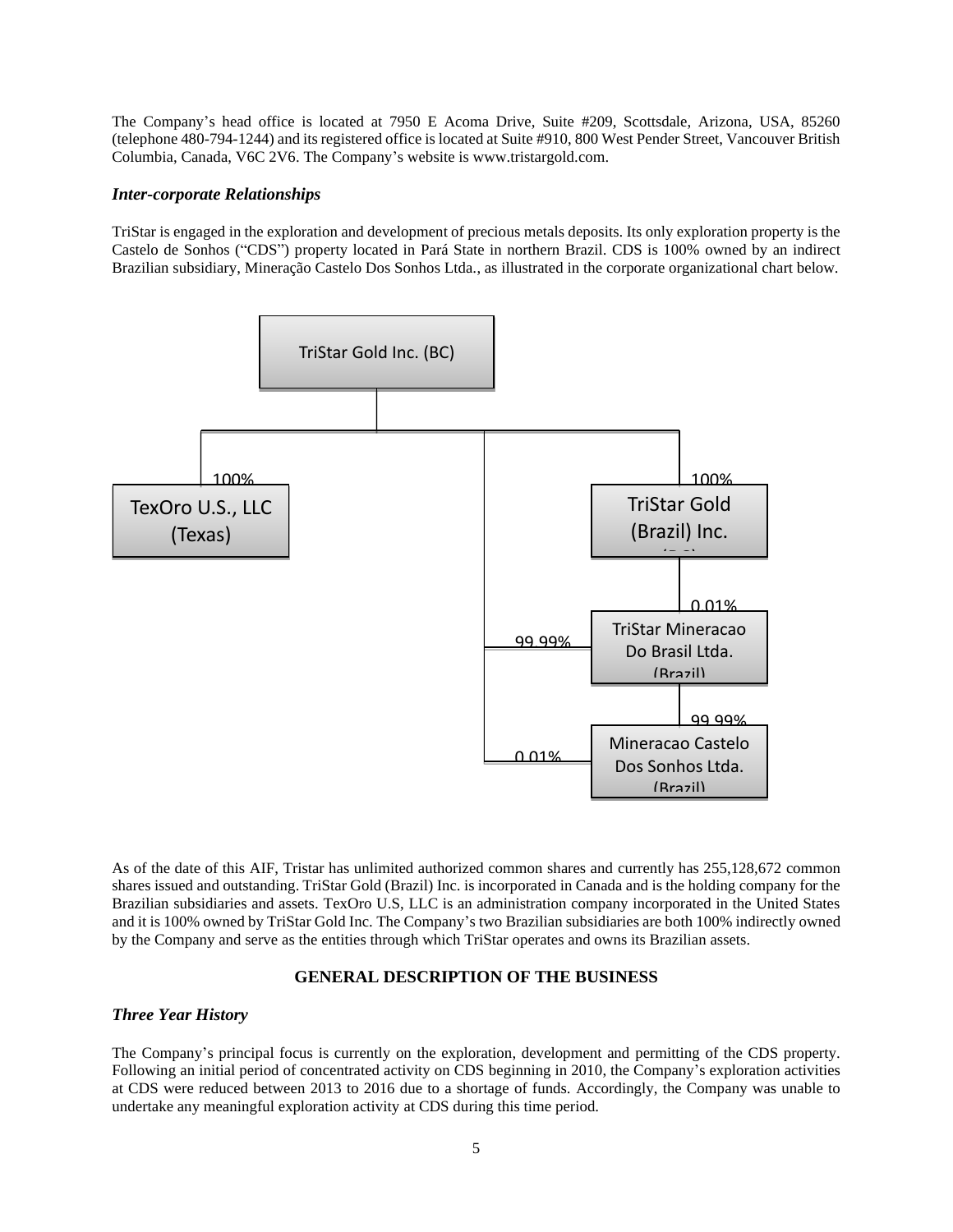In December 2015, a new group of management and investors, led by Mr. Nick Appleyard provided a significant infusion of funds to the Company.

Beginning in 2016, the Company completed a number of financings and significantly increased exploration activities on CDS, which resulted in the publication of a number of new resource estimates and ultimately the publication of a Pre-feasibility Study. The more significant recent financings in 2019 and 2020 include the following;

In mid- 2019, the Company sold Royal Gold Inc. a 1.5% NSR royalty on CDS and transferred its buy down right for 50% of the existing 2% vendor NSR royalty for gross proceeds of \$8 million plus other considerations. (Please refer to the May 28, 2019 news release and the related filings on SEDAR)

In December 2019, the Company closed a private placement raising gross proceeds of Can\$2.24 million.

With respect to the December 2019 private placement, the table below compares the pro-forma sources and uses of funds with the actual sources and uses of funds. All amounts are in Canadian dollars.

| <b>Source of Funds</b> | Pro-Forma (C\$) | Actual (C\$) | <b>Explanation</b>             |
|------------------------|-----------------|--------------|--------------------------------|
| Gross proceeds         | 2,000,000       | 2,240,000    | Offering oversubscribed        |
| Agent commissions      | 12,000          | 1,22,400     | Increase in proceeds           |
| Legal                  | 62,750          | 92,438       | Exceeded estimates             |
| Other                  | $\theta$        | 21,368       | Listing fees included in legal |
| Net proceeds           | 1,817,250       | 2,003,794    | Due to increase in Offering    |
|                        |                 |              |                                |
| <b>Uses of Funds</b>   |                 |              |                                |
| GoldSpot contract      | 385,000         | 375,000      | Contract adjustment            |
| Working capital        | 1,432,250       | 1,628,794    | Increase in units sold         |
| <b>Total Uses</b>      | 1,817,250       | 2,003,794    |                                |

In July 2020, The Company closed a short form prospectus financing raising gross proceeds of Can\$9.2 million.

With respect to the July 2020 prospectus-based financing, the table below compares the pro-forma sources and uses of funds with the actual sources and uses of funds. All amounts are in Canadian dollars. Additionally, the pro-forma uses of funds assumed a twelve -month period commencing August 2020, and for the pro-forma expenditures denominated in US dollars an exchange rate of US \$1.0=Can \$1.33 was used. The program was essentially completed by September 30, 2021 with the publication of the PFS results on October 5, 2021.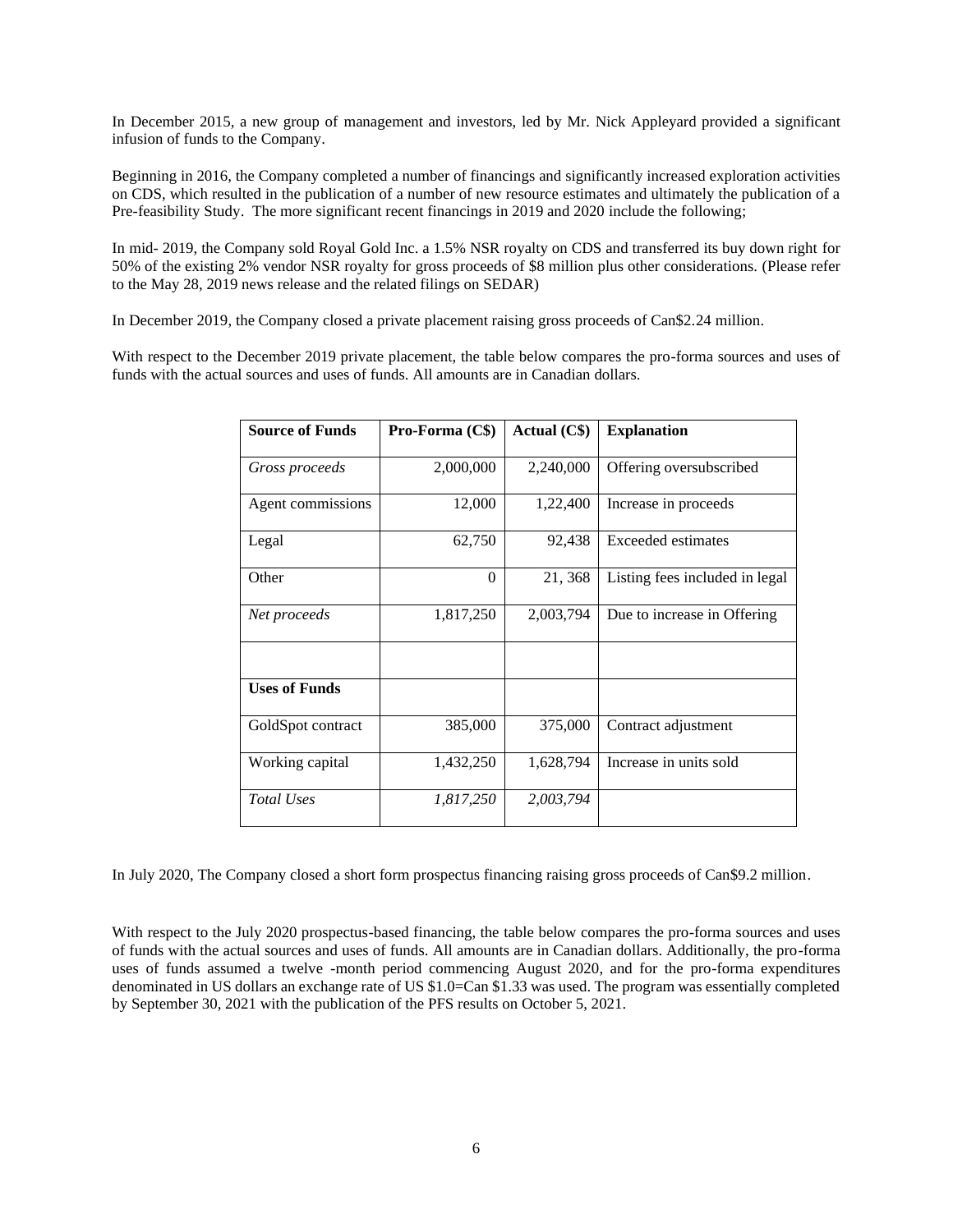| <b>Source of Funds</b>      | Pro-Forma | Actual $(C\$ ) to | <b>Explanation</b>                                                          |
|-----------------------------|-----------|-------------------|-----------------------------------------------------------------------------|
|                             | (C\$)     | <b>July 2021</b>  |                                                                             |
| <b>Gross Proceeds</b>       | 8,010,000 | 9,211,500         | Offering oversubscribed                                                     |
| Agent                       | 480,600   | 492,690           | Increase in proceeds                                                        |
| commissions                 |           |                   |                                                                             |
| Legal                       | 250,000   | 263,731           | Under estimated legal costs                                                 |
| Other                       | $\theta$  | 31,189            | TSX.V fees                                                                  |
| Net proceeds                | 7,279,400 | 8,423,890         |                                                                             |
|                             |           |                   |                                                                             |
| <b>Uses of Funds</b>        |           |                   |                                                                             |
| All-drilling                | 760,000   | 902,078           | Program expanded, now complete                                              |
| Metallurgical<br>testing    | 6,667     | 6,245             | Testing completed                                                           |
| Sample assay and<br>freight | 100,000   | 679,743           | multiple<br>Re-assay<br>samples,<br>more<br>meters drilled, completed       |
| Camp and labor              | 635,250   | 1,025,614         | Program complete                                                            |
| Other Brazil costs          | 750,000   | 999,366           | Program complete                                                            |
| Televiewer                  | 300,000   | 183,994           | Activity shifted to re-assaying                                             |
| Resource<br>estimation      | 80,000    | 255,619           | Two completed vs one planned                                                |
| N.A. consultants            | 170,000   | 254,319           | Mostly<br>higher<br>engineering<br>costs;<br>complete                       |
| Vendor payment              | 1,733,333 | $\mathbf{0}$      | No payments required yet                                                    |
| PFS preparation             | 1,270,000 | 359,665           | Completed                                                                   |
| Socio-economic<br>studies   | 666,667   | 417,304           | Work programs delayed by Covid-19,<br>but remain on-going in future periods |
| Working capital             | 807,483   | 3,339,944         |                                                                             |
| Total uses                  | 7,279,400 | 8,423,890         |                                                                             |

Note: The Source of Funds did not assume that any Agent overallotment options were exercised. Additional funds raised in addition to the pro-forma gross proceeds will be used for general corporate and other working capital needs. The translation of actual spending from US dollars (the Company's function currency) to Canadian dollars was done at the monthly average Can\$/US\$ exchange rates varying between 0.75 and 0.83.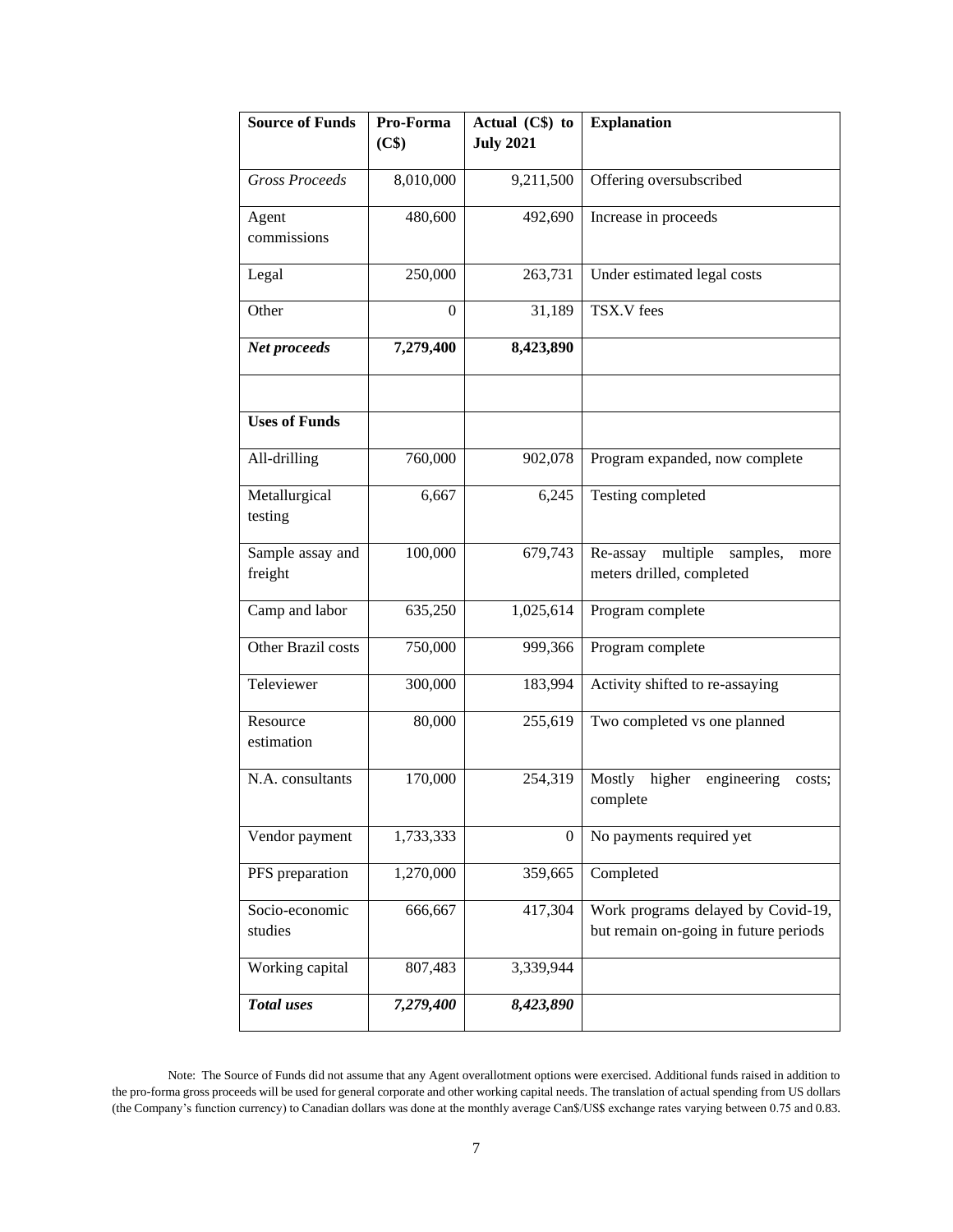With respect to the April 2022 non-brokered private placement, the table below provides the pro-forma sources and uses of funds. As of the date of this report no funds from this placement have been spent. All amounts are in Canadian dollars. For the pro-forma expenditures denominated in US dollars an exchange rate of US \$1.0=Can \$1.33 was used.

<span id="page-7-0"></span>

| <b>SOURCES OF FUNDS</b>      | Pro-Forma (Cdn\$) | <b>Actual Spending (Cdn\$)</b> |
|------------------------------|-------------------|--------------------------------|
| Gross proceeds               | 5,000,000         |                                |
| Legal                        | 110,000           |                                |
| <b>Net Sources</b>           | 4,890,000         |                                |
| <b>USES OF FUNDS</b>         |                   |                                |
| Drilling                     | 1,125,000         |                                |
| Process studies              | 22,000            |                                |
| Labour                       | 650,000           |                                |
| Consultants                  | 155,000           |                                |
| Travel expenses              | 855,000           |                                |
| Camp                         | 137,500           |                                |
| Vehicles                     | 72,500            |                                |
| Equipment                    | 32,500            |                                |
| Land rentals                 | 22,500            |                                |
| Asset acquisitions           | ÷,                |                                |
| <b>Brazil</b> administration | 246,250           |                                |
| Working capital              | 1,240,500         |                                |
| <b>Total uses</b>            | 4,890,00          |                                |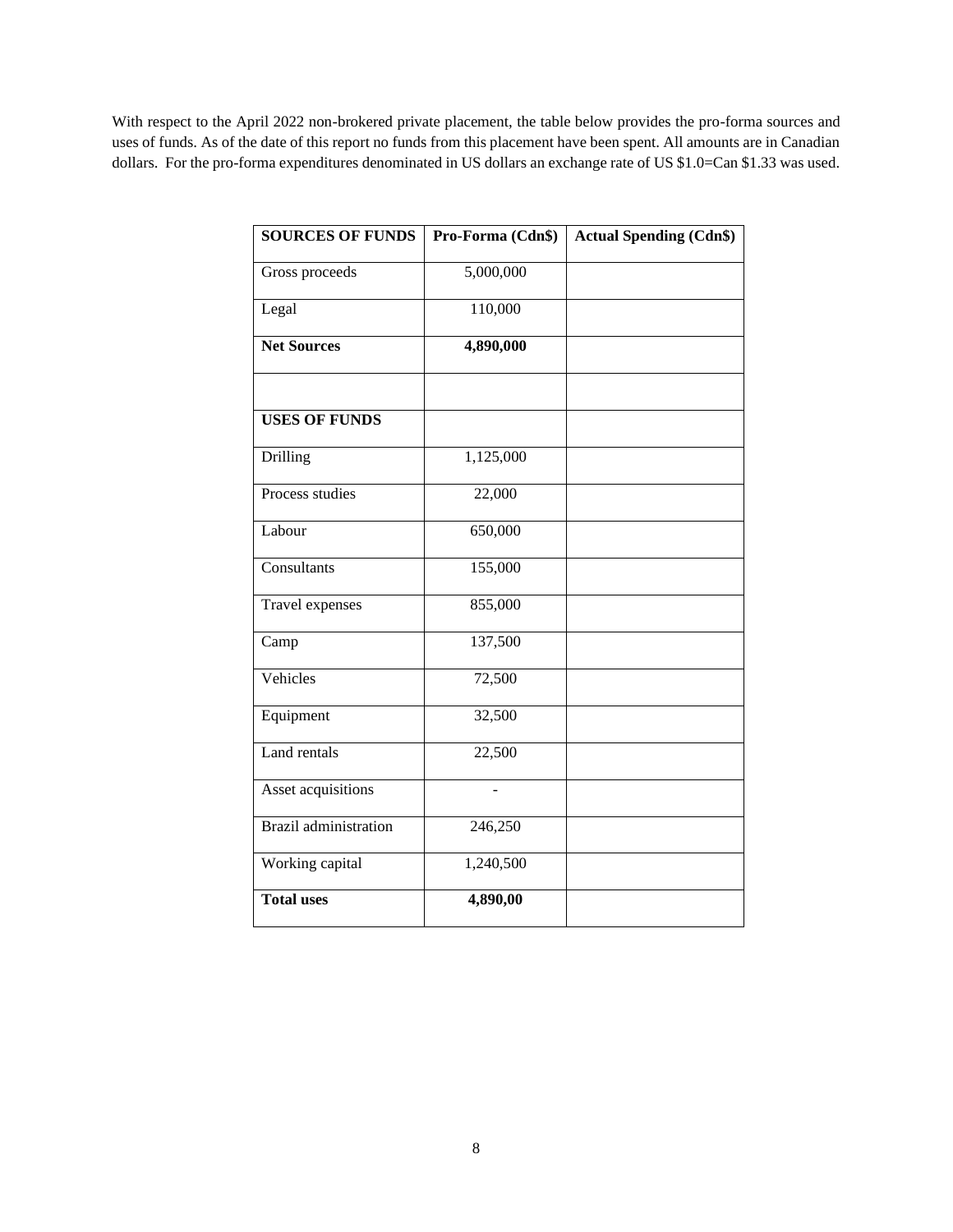## **DESCRIPTION OF THE BUSINESS**

# *General*

The Company is an exploration company. It has no operations in production and no revenue from operations. All activities are currently financed through the sale of its equity securities or assets. Since its inception in 2010, the Company's activities have been focused on exploring the CDS gold property in Pará State in northern Brazil. The CDS property is in the exploration stage and management anticipates that it will take several more years of additional drilling followed by work to be able to complete a feasibility study to make a formal decision to go into production. This work includes among other things additional core and reverse circulation drilling, metallurgical test work to determine the optimal process or processes for the recovery of gold, preliminary engineering design and cost estimation, environmental and social impact and mitigation studies, and if that is all successful, obtaining the necessary permits and financing for the construction and operation of a mine. There can be no assurance that the CDS property will be placed into production.

With respect to the ownership of the CDS property, in July 2016, the Company made the final contractual cash and common share payments to complete the acquisition of CDS from the vendors, although certain production and bonus trigger payments may be required in future years. In addition, in accordance with Brazilian mining law, the Company must complete a number of steps to maintain the rights to mine CDS. Interested parties may contact the Company for the current status of all the claims comprising the CDS property

#### **Competitive Conditions**

TriStar competes with other mining companies, many of which have greater financial and technical resources, for the acquisition of mineral claims and properties, for recruitment and retention of employees and consultants and for equity capital.

# **Cycles**

The mining business is subject to mineral price cycles. As TriStar is not a producing company, it has no revenues, but mineral prices may affect its ability to raise capital, the cost of such capital and the ability to develop its mineral properties.

# **Social and Environmental Policies**

The Company is committed to sound ESG principles in all of its exploration and development activities. The focus of the Company's community relations and environmental management efforts is to ensure smooth and uninterrupted operations at all of its project sites while creating a positive overall impact on its neighboring communities, demonstrating the Company's social responsibility.

# **Employees**

As at the date of this AIF, the Company, including its subsidiaries, has 27 full or part time employees. All aspects of Tristar's business require specialized skill and knowledge, including in the areas of exploration and mining, logistical planning and accounting.

# **RISK FACTORS**

An investment in the Company's common shares is highly speculative and subject to a number of risks. Additional risks that the Company is unaware of or that are currently believed to be immaterial may become important factors that affect the Company's business. If any of the following risks occur, or if others occur, the Company's business, operating results and financial condition could be adversely affected.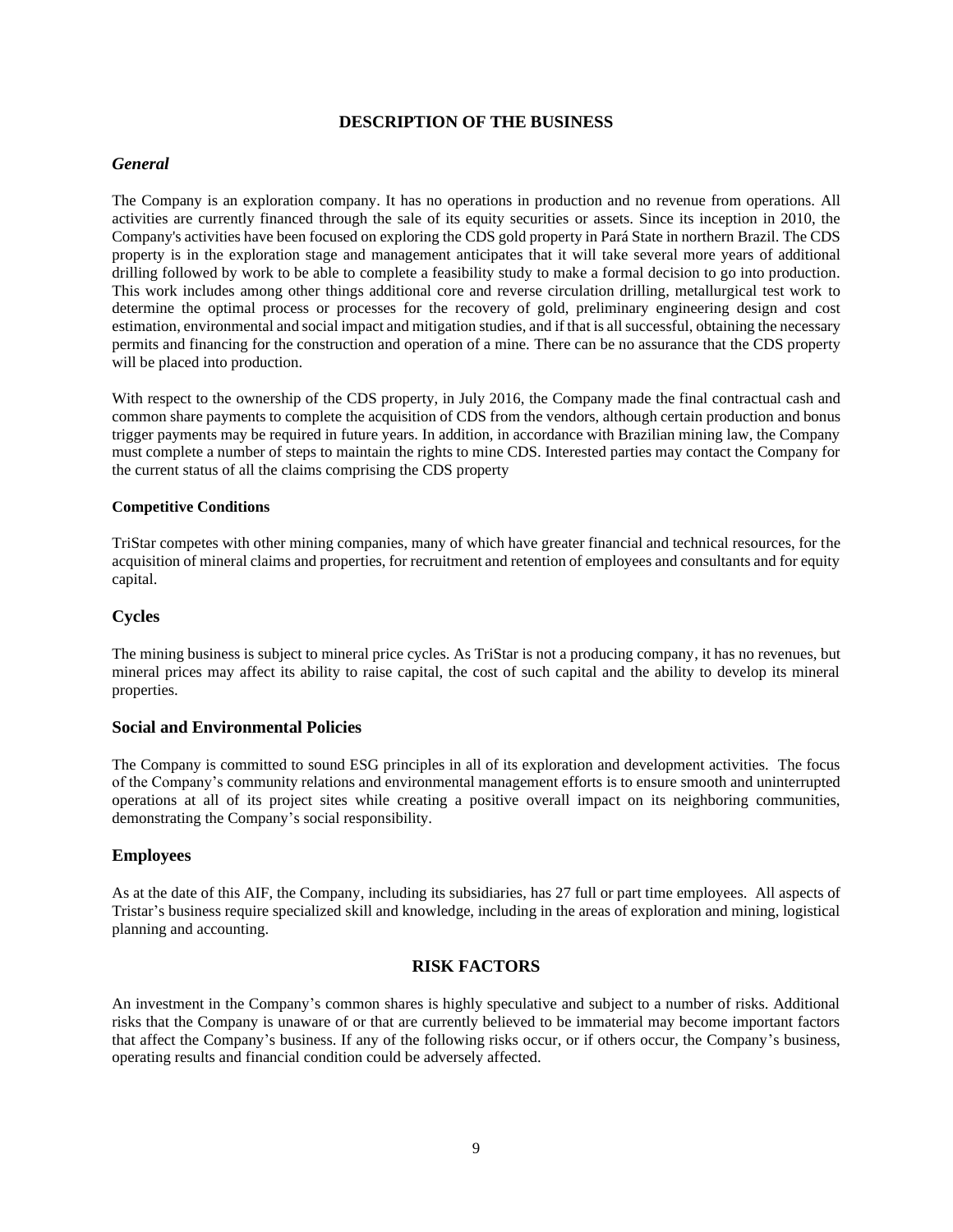The Company is in the mineral property acquisition, exploration and development business and is exposed to a number of operational, financial, regulatory and other risks and uncertainties that are typical in the natural resource industry and common to other companies of like size and stage of development. These risks may not be the only risks faced by the Company. Additional risks and uncertainties not presently known by the Company or which are presently considered immaterial could adversely impact the Company's business, results of operation, and financial performance in future years.

The Company's business plan is to acquire additional exploration prospects, continue exploration activities on the CDS project, and, if warranted, undertake development and mining operations. This plan is subject to numerous risks and uncertainties, including the following.

# *Exploration and Development Stage Risk*

Exploration for mineral resources involves a very high degree of risk, the cost of conducting exploration programs may be substantial and the probability of success is difficult to assess.

Resource exploration and development is a highly speculative business, characterized by a number of significant risks including, but not limited to, unprofitable efforts resulting not only from the failure to discover minerals deposits but also from finding mineral deposits that, though present, are insufficient in size and quality to justify development or, if developed, to generate profits and cash flows. Few exploration projects successfully achieve development due to factors that cannot be predicted or anticipated and even one unexpected factor may result in the economic viability of the project being detrimentally impacted such that the project cannot be developed or operations continued. The Company closely monitors its activities and those factors that could negatively impact them and the Company's employees and its advisors assist in risk management and to make timely decisions regarding future property expenditures.

Other risks associated with projects in the exploration and development stage which could cause delays or prohibit the advancement of the project include delays in obtaining required government approvals and permits and the inability to obtain suitable or adequate machinery, equipment, access, power or labour.

It is impossible to predict if the current exploration and development programs planned by the Company at CDS will result in a profitable commercial mining operation. Mineral deposits and production costs are affected by such factors as environmental permitting regulations and requirements, weather, foreign exchange changes, inflation, unforeseen technical difficulties, unusual or unexpected geological formations and work interruptions.

# *No History of Revenues*

The Company has no history of revenues from its operating activities and has incurred losses since its founding. During the fiscal year ended December 31, 2021, the Company had net income of **\$207,907** for the year. The Company's cash at December 31, 2021 was approximately **\$5.4** million. The Company does not anticipate generating revenues unless and until commercial production is achieved at its resource properties and until such time, the Company will continue to have losses and negative operating cash flow as funds continue to be expended on the exploration program at the Company's mineral properties and administrative costs. To the extent the Company has negative cash flows in future periods, the Company will use a portion of its general working capital to fund such negative cash flow. The Company cannot predict when it will become cash flow positive.

# *Going Concern Risk and Need for Additional Funding*

Additional funding is required by the Company to continue as a going concern and to implement management's plans to further develop the CDS project. In the near future, the Company will most likely attempt to raise additional cash through the sale of its common shares or some alternative financing arrangement. However, there is no guarantee that the Company will be able to raise sufficient funds to meet existing and future obligations. If funding is not obtained, the Company may be forced into a liquidation mode.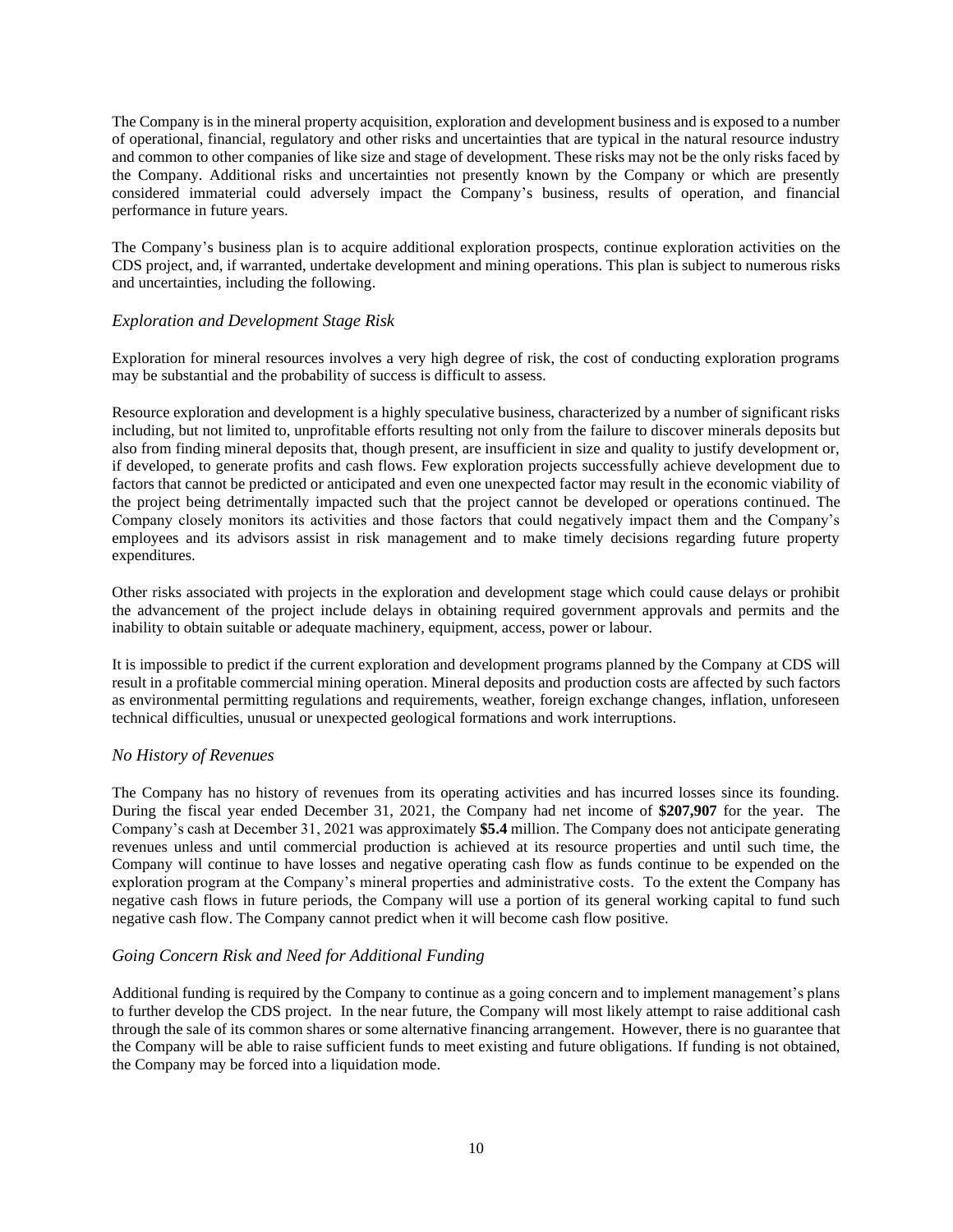The inability of the Company to raise further equity financing could adversely affect the Company as a going concern, including its ability to acquire additional properties and perform exploration activities on, and maintain the CDS property.

# *A Significant Disruption to our Information Technology could adversely affect our business, operating result and financial position*

We rely on a variety of information technology and automated systems to manage and support our operations. For example, we depend on our information technology systems for financial reporting, data base management, operational and investment management and internal communications. These systems contain our proprietary business information and personally identifiable information of our employees. The proper functioning of these systems and the security of this data is critical to the efficient operation and management of our business. In addition, these systems could require upgrades as a result of technological changes or growth in our business. These changes could be costly and disruptive to our operations and could impose substantial demands on management time. Our systems and those of third-party providers, could be vulnerable to damage or disruption caused by catastrophic events, power outages, natural disasters, computer system or network failures, viruses, ransomware or malware, physical or electronic breakins, unauthorized access, or cyber-attacks. Any security breach could compromise our networks, and the information contained there-in could be improperly accessed, disclosed, lost or stolen. Because techniques used to sabotage, obtain unauthorized access to systems or prohibit authorized access to systems change frequently and generally are not detected until successfully launched against a target, we may not be able to anticipate these attacks nor prevent them from harming our business or network. Any unauthorized activities could disrupt our operations, damage our reputation, be costly to fix or result in legal claims or proceedings, any of which could adversely affect our business, reputation or operating results.

## *International Health Pandemic*

In 2019 and continuing to date, a worldwide health pandemic resulting from the spread of the Covid-19 virus has caused disruptions in economies worldwide and it has severely restricted travel and some employees' ability to work. The length and severity of the disruptions caused by this health crisis is unknown and its impact on the Company's operations, employees and financing capabilities is unknown and simply cannot be predicted or controlled by the Company. Due to the Covid-19 pandemic, the Company ceased all drilling activities at in April 2020 but resumed activities at CDS in September 2020.

# *Metal Price Risk*

The value of the Company's securities may be significantly affected by the market price of gold, which is cyclical and subject to substantial price fluctuations. Market prices can be affected by numerous factors beyond the Company's control, including levels of supply and demand, expectations with respect to the rate of inflation, the relative strength of various currencies, interest rates, speculative activities, global or regional political or economic circumstances and sales or purchases of gold by holders in response to such factors. Decreases in the price of gold could negatively impact the value of the Company's securities, and the ability of the Company to raise the financing necessary for its ongoing operations. Prolonged decreases in the price of gold could adversely impact the ability of the Company to proceed with the development of the CDS property. The Company may also be forced to curtail or suspend its activities due to insufficient funding.

# *Geopolitical Risk*

The CDS exploration property is located in Brazil and TriStar has no country diversification with respect to its exploration assets. Therefore, any political or social disruptions unique to Brazil may have a material impact on the operations of the Company and its financial performance and stability. Additionally, the Company's projects are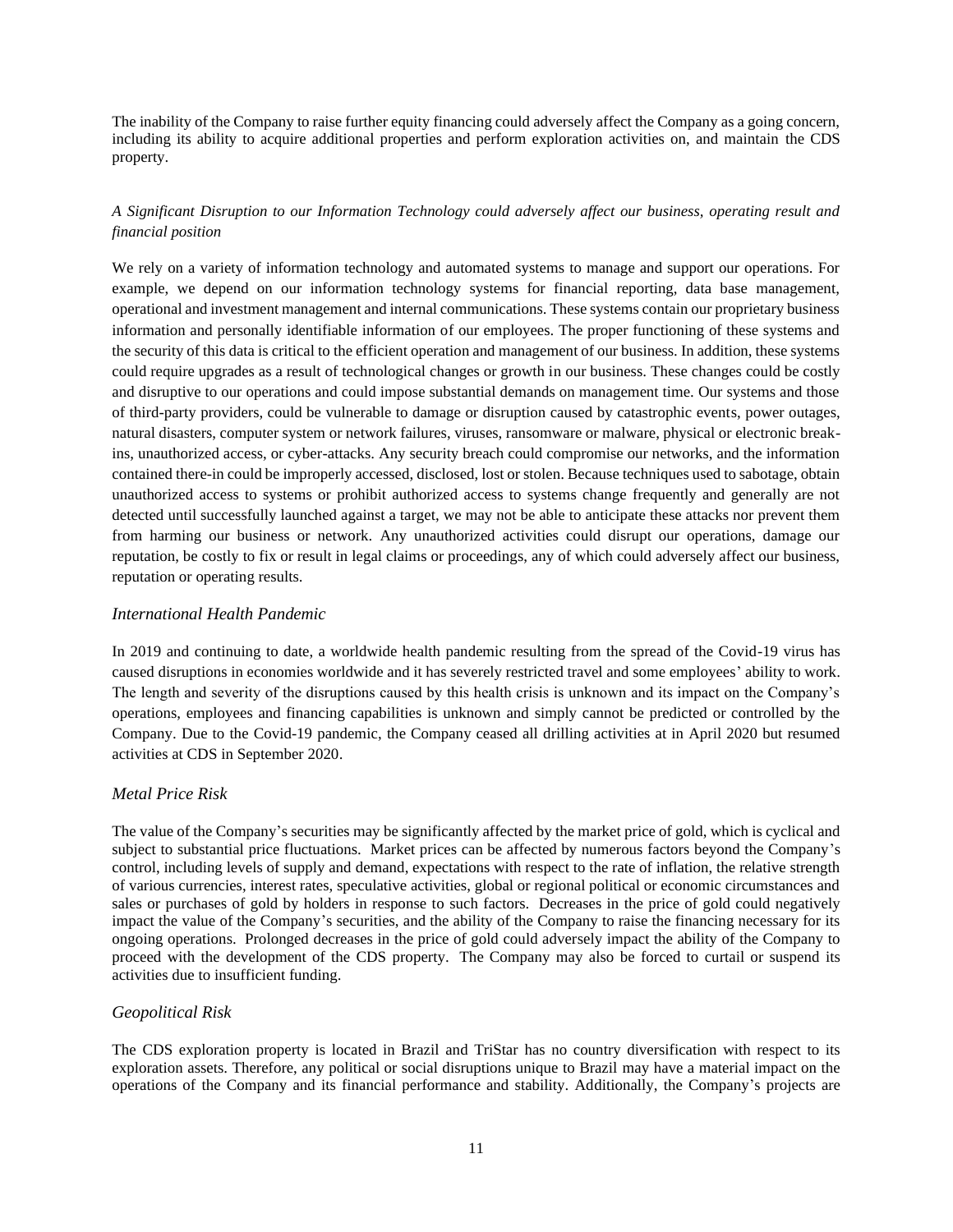subject to the laws of Brazil and can be negatively impacted by changes in the existing laws and regulations of Brazil, as they apply to mineral exploration, land ownership, royalty interests and taxation.

The CDS property is located in southern Para State in Brazil (a largely deforested area), which may be of particular interest or sensitivity to one or more special interest groups. Consequently, mineral exploration and mining activities in this area may be affected in varying degrees by political uncertainty, expropriations of property and changes in applicable government policies and regulation such as business laws, agrarian reform, environmental laws, indigenous peoples' entitlements and mineral rights and mining laws affecting the Company's business. Any changes in regulations or shifts in political conditions are beyond the control or influence of the Company and may adversely affect its business, or if significant enough, may result in the impairment or loss of mineral concessions or other mineral rights, or may make it impossible to continue its mineral exploration and mining activities.

# *Estimates of Mineral Resources and Reserves*

The mineral resource and reserve estimates described in this AIF are only estimates and no assurance can be given that any particular level of recovery of minerals will be realized or that an identified resource will ever qualify as a commercially mineable (or viable) deposit which can be legally and economically exploited. The grade of mineralization ultimately mined may differ from the one indicated by the drilling results and the difference may be material. Production can be affected by such factors as permitting regulations and requirements, weather, environmental factors, unforeseen technical difficulties, unusual or unexpected geological formations, inaccurate or incorrect geologic, metallurgical or engineering work, and work interruptions, among other things. Short term factors, such as the need for an orderly development of deposits or the processing of new or different grades, may have an adverse effect on mining operations or the results of those operations. There can be no assurance that minerals recovered in small scale laboratory tests will be duplicated in large scale tests under on-site conditions or in production scale operations. Material changes of mineral resources or grades may affect the economic viability of projects. The estimated mineral resources described herein should not be interpreted as assurances of mine life or of the profitability of future operations.

# *Title to Properties*

The Company cannot guarantee title to its properties because they may be subject to prior mineral rights applications with priority, prior unregistered agreements or transfers or indigenous peoples' land claims, and title may be affected by undetected defects. Certain of the mineral rights held by the Company are held under applications for mineral rights or are subject to renewal applications and, until final approval of such applications is received, the Company's rights to such mineral rights may be revised or cancelled and the exact boundaries of the Company's properties may be subject to adjustment. The Company does not maintain title insurance on its properties.

# *Environmental Laws*

The exploration programs conducted by the Company are subject to national, state and local regulations regarding environmental considerations in the jurisdiction where they are located. Most operations involving exploration or production activities are subject to existing laws and regulations relating to exploration and mining procedures, reclamation, safety precautions, employee health and safety, air quality standards, pollution of stream and fresh water sources, odor, noise, dust, and other environmental protection controls adopted by federal, state and local governmental authorities as well as the rights of adjoining property owners. The Company may be required to prepare and present to federal, state or local authorities data pertaining to the effect or impact that any proposed exploration or production of minerals may have upon the environment. All requirements imposed by any such authorities may be costly, time consuming, and may delay or prevent commencement or continuation of exploration or production operations.

# *Operating Hazards and Risks*

The Company's operations are subject to hazards and risks normally associated with the exploration and development of mineral properties, any of which could cause delays in the progress of the Company's exploration and development plans, damage or destruction of property, loss of life and/or environmental damage. Some of these risks include, but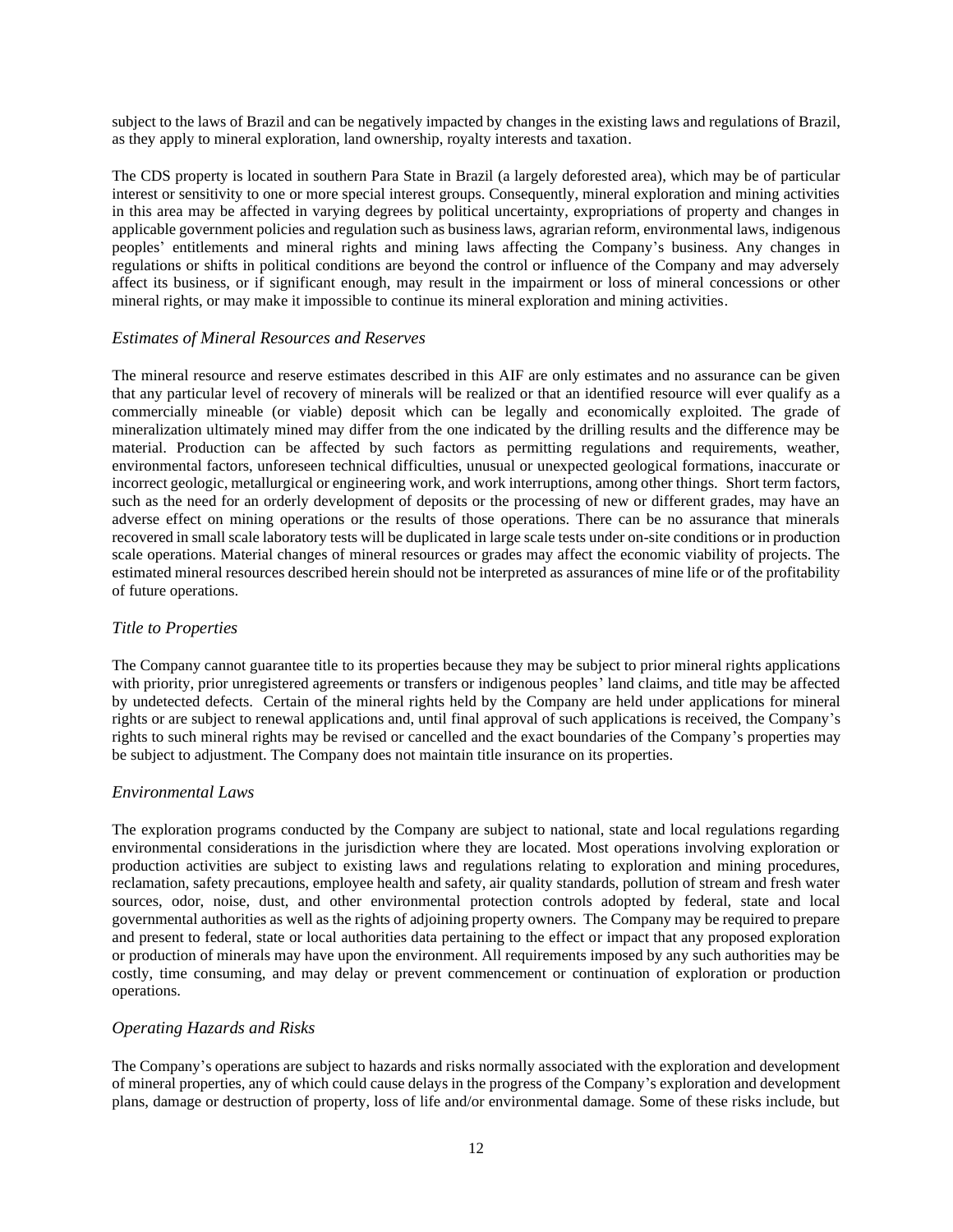are not limited to, unexpected or unusual geological formations, rock bursts, cave-ins, flooding, fires, earthquakes; unanticipated changes in metallurgical characteristics and mineral recovery; unanticipated ground or water conditions; industrial or labour disputes; hazardous weather conditions; cost overruns; land claims; and other unforeseen events. A combination of experience, knowledge and careful evaluation may not be able to overcome these risks.

The nature of these risks is such that liabilities may exceed any insurance policy limits, the liabilities and hazards might not be insurable or the Company might not elect to insure itself against such liabilities due to excess premium costs or other factors. Such liabilities may have a material adverse effect on the Company's financial condition and operations and could reduce or eliminate any future profitability and result in increased costs and a decline in the value of the securities of the Company.

# *Competition*

The mineral industry is intensely competitive in all its phases. The Company competes with many companies possessing greater financial resources and technical capabilities than itself for the acquisition of mineral concessions, claims, leases and other mineral interests as well as for the recruitment and retention of qualified employees. As a result of this competition, the Company may be unable to compete for, nor acquire rights to, and exploit attractive mining properties on terms it considers acceptable. Accordingly, there can be no assurance that the Company will be able to acquire any interest in additional projects that would yield reserves or results for commercial mining operations.

# *Share Price Fluctuations*

In recent years, the securities markets in Canada have experienced a high level of price and volume volatility, and the market prices of securities of many companies, particularly those considered development stage companies, have experienced wide fluctuations in price which have not necessarily been related to the operating performance, underlying asset values or prospects of such companies.

# *Potential Dilution to Existing Shareholders*

The Company will require additional financing in order to continue as a going concern. The Company anticipates that it will continue to attempt to sell additional equity securities including, but not limited to, its common stock, share purchase warrants or some form of convertible security. The effect of additional issuances of equity securities will result in dilution to existing shareholders.

# *Insurance Coverage*

Mineral exploration is subject to risks of human injury, environmental and legal liability and loss of assets. The Company may elect not to have insurance for certain risks because of the high premiums associated with insuring those risks or, in some cases, insurance may not be available for certain risks. Occurrence of events for which the Company is not insured could have a material adverse effect on the Company's financial position or results of operations.

# *Key Executives*

The Company's operations require employees, consultants, advisors and contractors with a high degree of specialized technical, management and professional skills, such as engineers, trades people, geologists and equipment operators. The Company competes both locally and internationally for such professionals. If the Company is unable to acquire the talents it seeks then it could experience higher operating costs, poorer results and an overall lack of success in implementing its business plans.

The Company is dependent on the services of key senior executives and certain other vice-presidents and advisors. Each of these executives has many years of background in the mining industry. The Company may not be able to replace that experience and knowledge with other individuals which may result in a material adverse effect on the Company's business, results of operation and financial performance.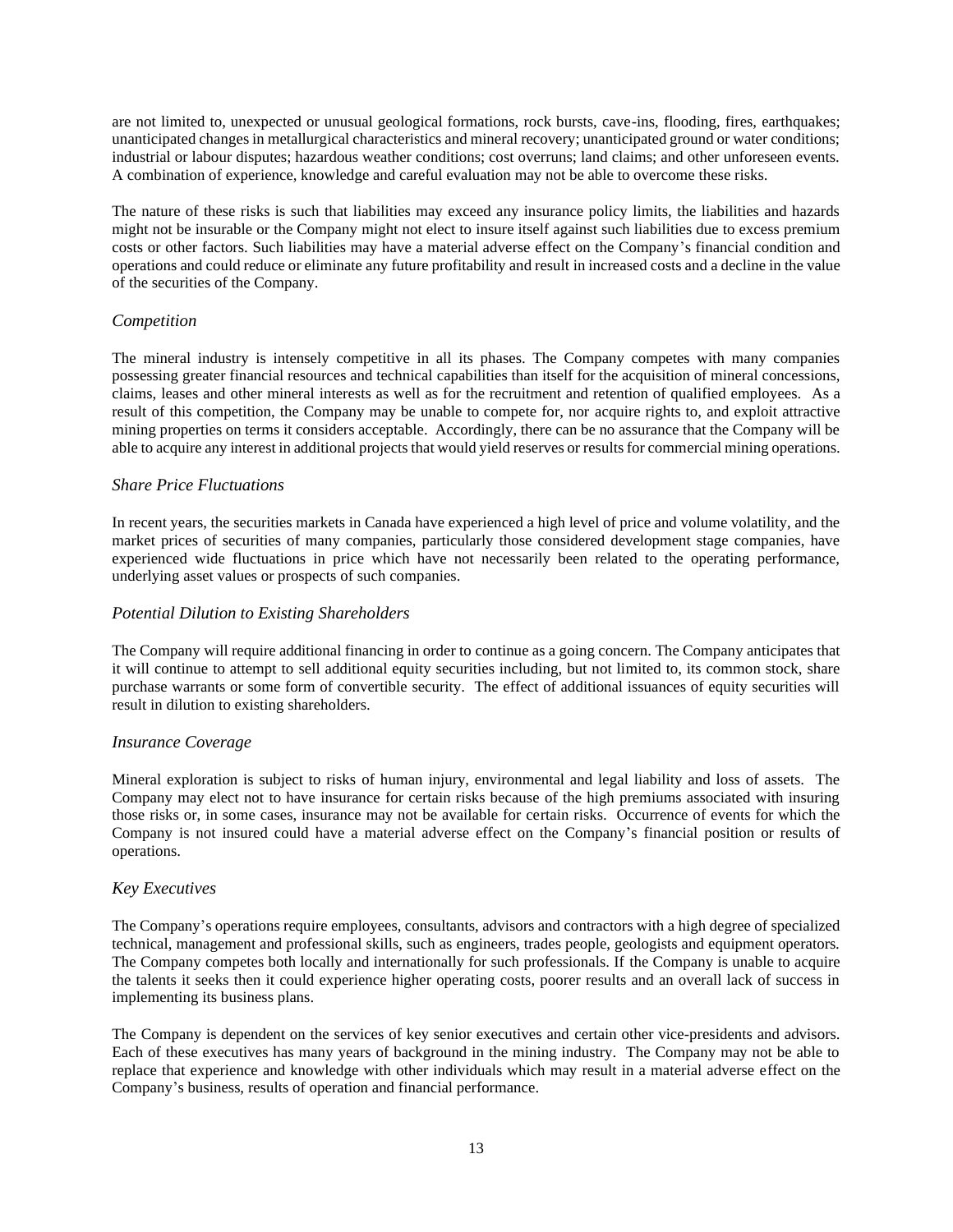# *Conflicts of Interest*

Our directors and officers may serve as directors or officers of other companies which may compete with us for mineral exploration projects. In addition, corporate opportunities giving rise to potential conflicts of interest may occur from time to time. In the event that such a conflict of interest arises at a meeting of our directors, a director who has such a conflict is required by law to abstain from voting with respect to certain such matters. Our directors are required by law to act honestly, in good faith and in the Company's best interests.

# *Permitting*

The Company's operations are subject to receiving and maintaining permits (including environmental permits) from appropriate governmental authorities. Furthermore, prior to any development on any of the Company's properties, the Company must receive permits from appropriate governmental authorities. There is no assurance that necessary permits will be obtained or that delays will not occur in connection with obtaining all necessary renewals of such permits for the existing operations, or additional permits for any possible future changes to operations, or additional permits associated with new legislation. Additionally, it is possible that previously issued permits may become suspended for a variety of reasons, including through government or court action. There can be no assurance that the Company will continue to hold or obtain, if required to, all permits necessary to develop or continue operating at any particular property.

# *Inadequate Infrastructure May Delay or Prevent the Company's Operations*

Exploration, development and ultimately mining and processing activities depend, to one degree or another, on the availability of adequate infrastructure. Reliable air service, roads, bridges, power sources and water supply are significant contributors in the determination of capital and operating costs. Inadequate infrastructure could significantly delay or prevent the Company exploring and developing its project and could result in higher costs.

## *Tax Risks*

Changes to, or differing interpretations of, taxation laws or regulations in Canada, Brazil, or any of the countries in which the Company's assets or relevant contracting parties are located could result in some or all of the Company's profits and cash flow being subject to additional taxation or other tax liabilities being applicable to the Company or its subsidiaries. Taxation laws are complex, subject to differing interpretations and applications by the relevant tax authorities. There is no assurance that new taxation rules or accounting policies will not be enacted or that existing rules will not be applied in a manner which could result in the Company's profits being subject to additional taxation or which could otherwise have a material adverse change on profitability, results of operations, financial condition and the trading price of the Company's securities. Additionally, the introduction of new tax rules or accounting policies, or changes to, or differing interpretations of, or application of, existing tax rules or accounting policies could make investments by the Company less attractive to counterparties. Such changes could adversely affect the Company's ability to raise additional funding or make future investments.

# *Exchange Rate Fluctuations*

Exchange rate fluctuations may affect the costs that the Company incurs in its operations. The Company's costs are incurred principally in U.S. dollars and the Brazilian real. The appreciation of non-U.S. dollar currencies against the U.S. dollar can increase the cost of gold exploration and capital expenditures in U.S. dollar terms. The Company also holds cash and cash equivalents that are denominated in foreign currencies that are subject to currency risk. The Company is further exposed to currency risk through non-monetary assets and liabilities of entities whose operations are denominated in foreign currencies.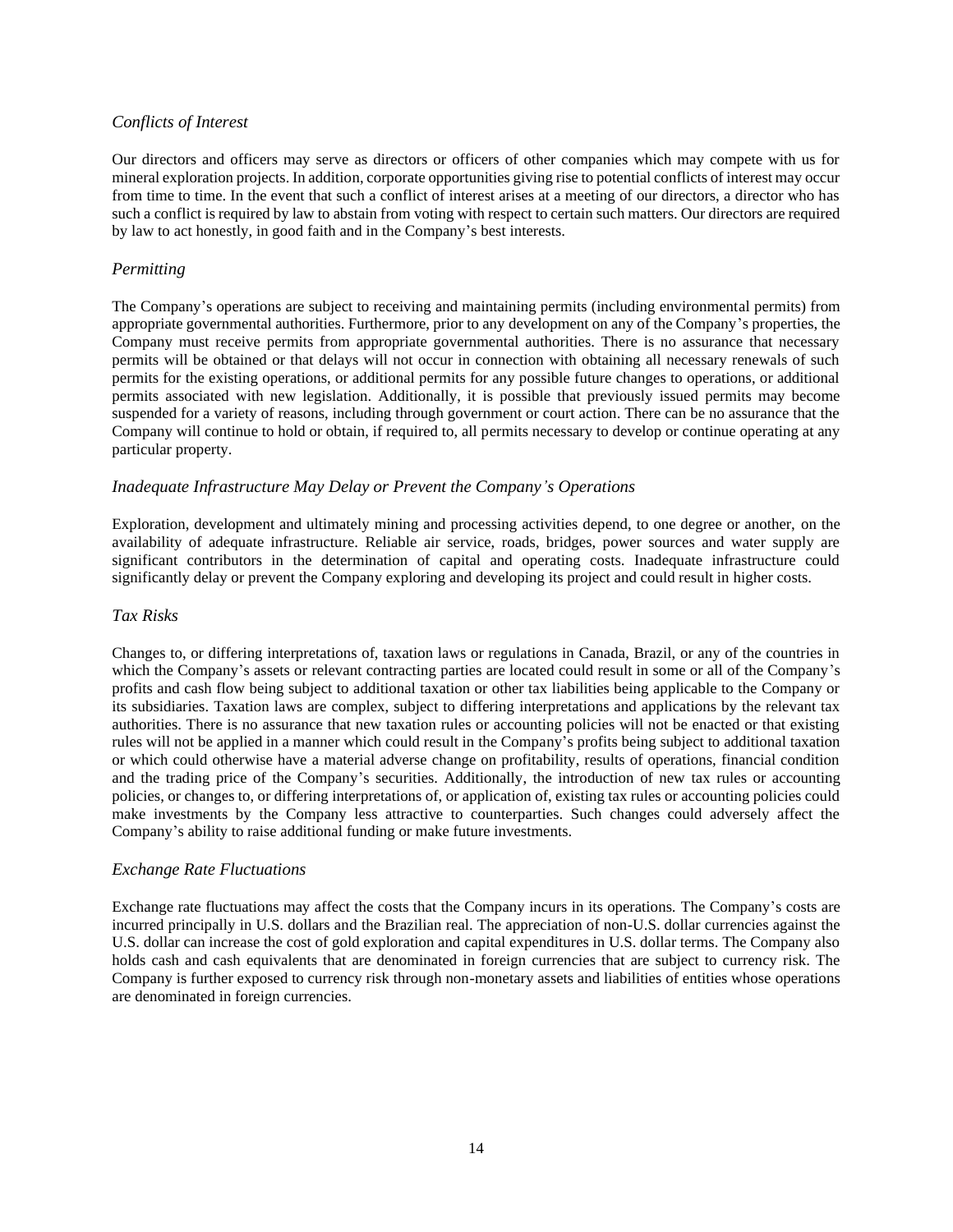# **MINERAL PROPERTIES**

# <span id="page-14-0"></span>**Castelo de Sonhos Property (Brazil)**

#### *Background*

The Company's only material mineral property is CDS, ( the Castelo de Sonhos Property), which is an explorationstage gold property located in Pará State, Brazil.

#### *Project Description, Location and Access*

CDS is located in the southwest of Pará State near the federal road BR-163 which links the cities of Cuiabá to Santarém. CDS is approximately 30 kilometers by road from the town of Castelo de Sonhos. The topography of the region is characterized by low plains, at the margins of the Rio Curuá and its tributaries, with an average elevation around 250 meters above sea level. In contrast, the plateau (which hosts the mineralization at CDS) is approximately 550 meters above sea level. The climate is classified as tropical monsoon, with average annual precipitation around 2,000 mm. The rainy season is December to May. The area has been largely deforested for cattle ranching.

The property is approximately centered at coordinates 8 degrees 12'07" South, 54 degrees 59'20" West. CDS consists of approximately 17,177 hectares of mineral rights on six contiguous claims located approximately 15 kilometers (km) east of highway BR-163. Road access to CDS is usually possible all year, however heavy seasonal rainfall may temporarily cause flooding of roads and bridges. Pará State is considered a mining friendly jurisdiction with a very significant percentage of the State's economic activity resulting directly or indirectly from the mining industry.

While management believes that the claims comprising the CDS property cover one deposit, discrete areas of the CDS claim holdings are discussed to assist the reader in understanding the work underway and work performed in the past. Of the claims, one has recently been acquired, in which case the Company has an additional three years to file a positive exploration report. Two of the claims had final exploration reports filed in August 2017 and for the third claim the exploration is valid for another year. The Company has completed and filed the final exploration report on the remaining claim, which was approved on April 17, 2017, and on April 16, 2018 filed the Plano de Aproveitamento Economico, a material report required under the Brazilian mining law. The permitting process may be slightly modified from the above description as changes to the mining law are being discussed. It is not known how any possible changes to the mining law may affect the Company's plans to advance the exploration and development work at CDS. Additional details on the land claim tenure may be found commencing on page 48 of the Final Feasibility Study technical report

The existing infrastructure for CDS is considered excellent for a developmental project, specifically

- $\checkmark$  there is a 138 kv power line which parallels federal highway BR-163;
- $\checkmark$  the village of Castelo de Sonhos is located on a paved highway (BR -163) affording ground access to nearby cities, airports and port facilities;
- $\checkmark$  there is a fully functional exploration camp;
- $\checkmark$  the camp is serviced by a 550-meter airstrip adequate for small aircraft;
- $\checkmark$  CDS is accessible by a 30 km road from the nearby village of Castelo de Sonhos; and
- $\checkmark$  the village of Castelo de Sonhos (population circa 10,000) offers many services including banks, medical facilities, supermarkets, restaurants, hotels, an airstrip and light and heavy vehicle repair facilities.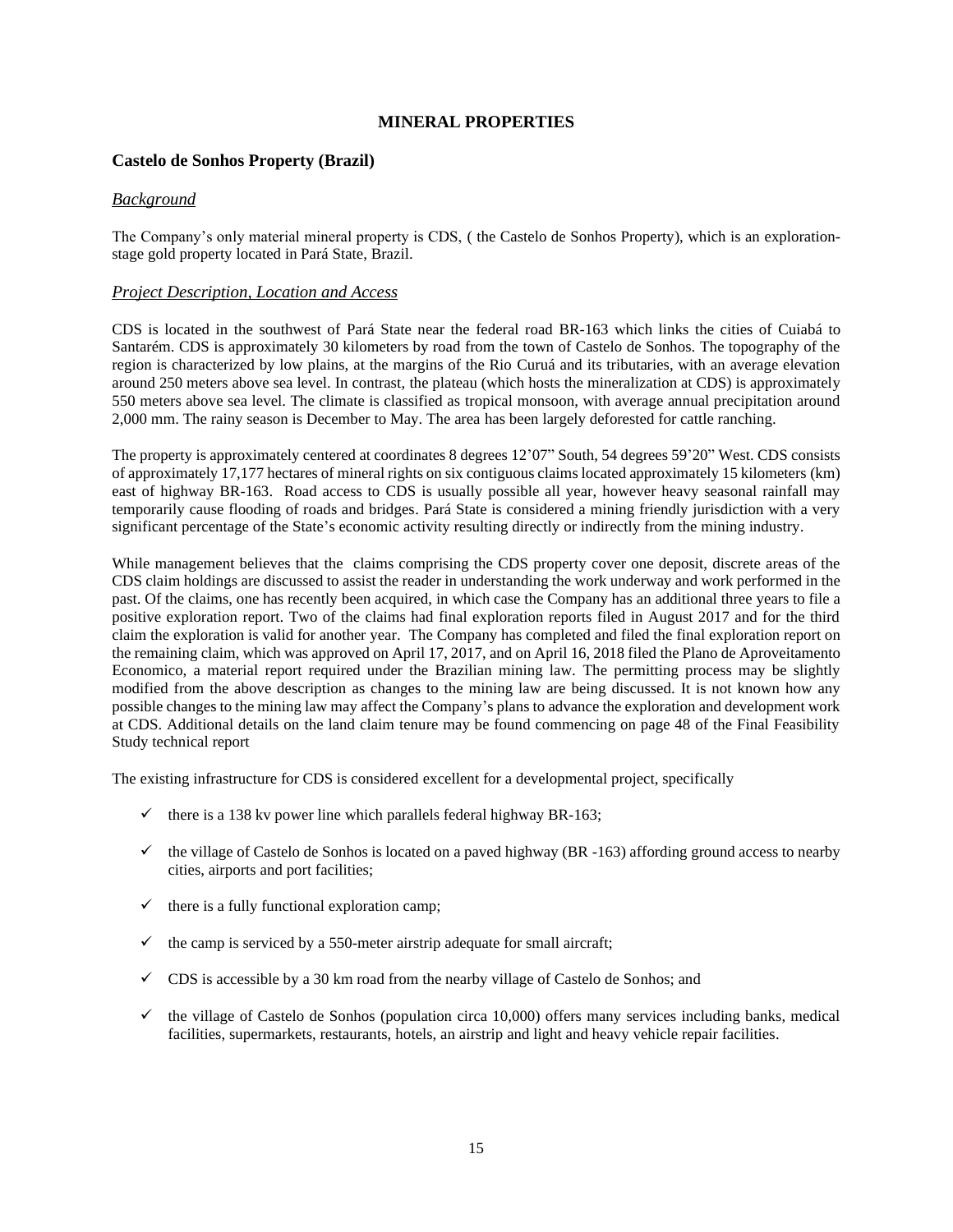The original vendors of CDS retained a 2% net smelter return ("NSR") royalty (half of which can be purchased by Royal Gold for a value based on gold reserves at that time), a one-time bonus payment of US \$1.00 per ounce of gold if a NI 43-101 proven and probable reserves exceed one million ounces and a payment of US \$3,600,000 upon commercial production (TriStar has the option to pay US \$1,500,000 upon or prior to making a production decision in lieu of the production payment).

The Company has not yet experienced any opposition to its exploration work at CDS from local, international environmental or special interest groups. However, as the size and scope of the project expands, the Company may experience opposition to its activities and plans which may halt or seriously delay development at CDS. In addition, in certain periods of the year rainfall is very heavy which may temporarily affect the Company's ability to undertake work at CDS. In addition, a shortage of skilled labour, an inability to contract the required drill rigs, the status of the Covid-19 pandemic and insufficient funding could impact the Company's ability to perform the required work at CDS.

# *Historical Exploration and Activities*

The Tapajós gold province, in which CDS is located, was the scene of a historical gold rush in Brazil. It is estimated that between 100,000 and 200,000 itinerant miners worked in the region from the 1960's to mid-1990's exploring and mining gold mainly from the fluvial sediments, with gross gold production estimated at between 16 and 30 million ounces. Barrick Gold Corp. ("Barrick") conducted limited exploration at CDS from June 1995 to November 1996.

# *Geological Setting, Mineralization and Deposit Type*

The host rocks for CDS's gold mineralization are quartzites, meta-arenites and metaconglomerates of the Early Proterozoic Castelo de Sonhos Formation (+2 billion years ago). Geologically, CDS is believed to be a modified paleoplacer, similar in nature to Tarkwa in Ghana and Jacobina in Brazil. CDS encompasses a 15 km by 12 km plateau with an average elevation 300 meters above the surrounding plains.

The Company believes the geology and mineralization of the CDS deposit is typical of a modified paleoplacer in which low-grade metamorphism may have remobilized gold over short distances. The sediments that now constitute the conglomerate bands at CDS were formed approximately 2.0 to 2.1 billion years ago, likely in a near-shore environment or in a large inland basin. At CDS, as well as Jacobina and Tarkwa, gold is hosted in quartz-pebble conglomerates; furthermore, gold grades in all of these tend to be higher in the pebble-supported conglomerates and to generally decrease when the size, frequency, sorting and packing of pebbles indicates an environment more distal from the source, lower in energy where water would flow more slowly and would be less able to keep gold grains and large pebbles in suspension.

# *TriStar's Early Exploration Activity (2011-2015*)

TriStar's initial exploration program included a review of all Barrick's results, followed by a more detailed soil sampling program over the two main soil anomalies identified by Barrick and additional soil sampling over other prospective areas, geological mapping, an airborne geophysical survey and initiated core drilling.

From December 2010 through June 2014, the Company completed the construction of a camp, worked at the Esperança Center area, the Esperança South area and other targets involving the collection and assaying of 7,529 soil samples, conducted geological mapping over 4,016 points with geological descriptions, completed an airborne geophysical survey covering 7,019 linear kilometers and completed 16,213 meters of core drilling in 144 drill holes.

The soil geochemistry sampling program performed by the Company at CDS confirmed the previous results obtained by Barrick and has not only extended the anomalous zones, but also identified additional areas of interest such as the Esperança East and Esperança West areas. At CDS the main conglomerate package, which is the host for the gold mineralization, has a horseshoe shaped surface expression which extends for approximately 16 kilometers. The continuing exploration performed by TriStar has expanded the gold-in-soil anomalies to a total length of approximately 18 kilometers coincident with the outcropping conglomerates.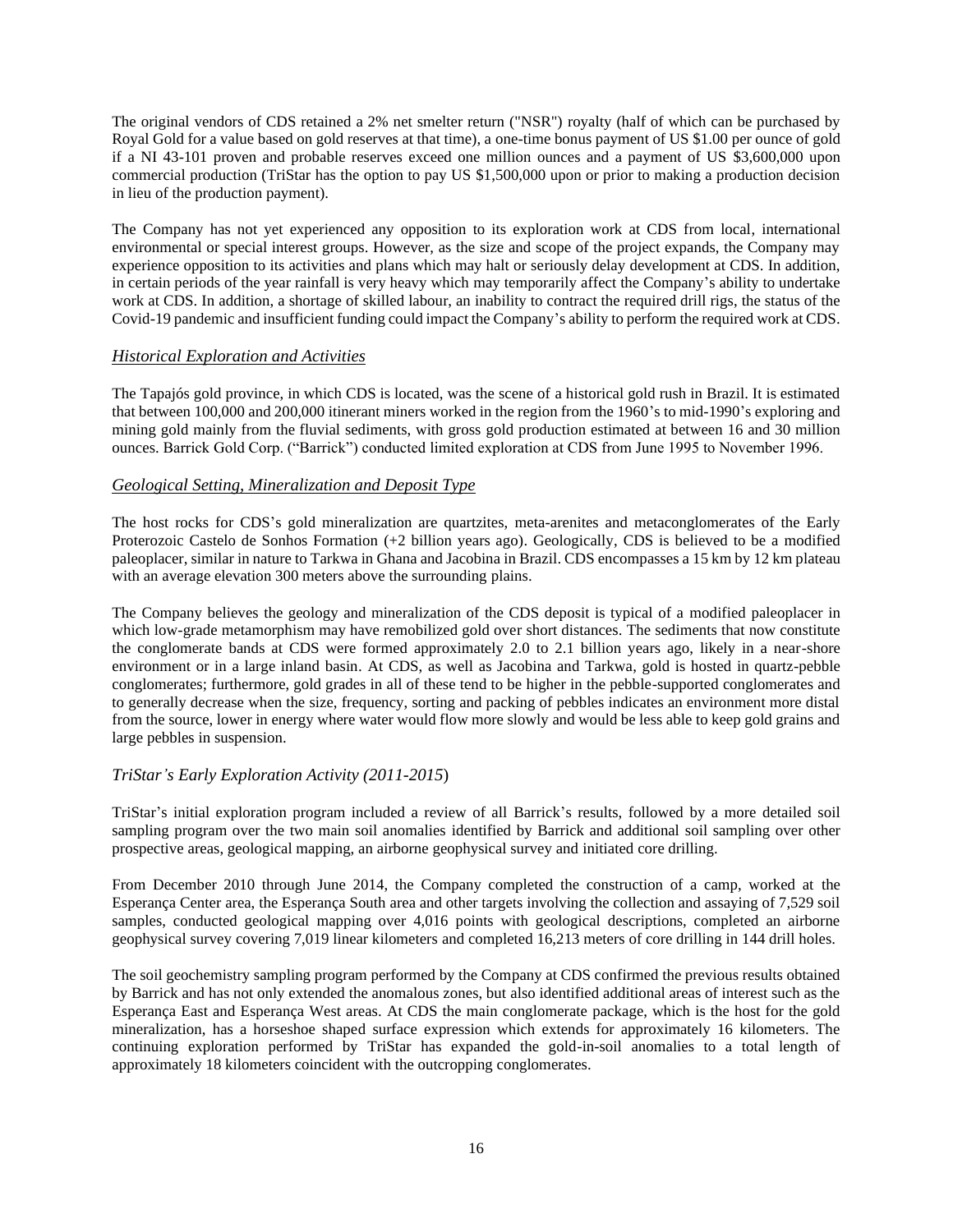The Esperança East area is located east of Esperança Center and is approximately 2,000 meters long by 800 meters wide. In addition, a narrower soil anomaly (referred to as Esperança West) was better defined with the continuation of the soil sampling being carried out. Esperança West extends for approximately 4,000 meters with an average width of 400-500 meters.



**Figure 1**: The gold anomaly in soil (colored), the outcrop of the conglomeratic unit (hatched) and the major faults that offset both the outcrop and the soil anomaly.

The Company completed a three-phase drilling program of 16,213 meters of core drilling to test portions of Esperança Center, Esperança South, Esperança East and Esperança West areas. The first drilling campaign (33 holes for 5,663 meters) started in September 2011 and was completed on February 2012. The second phase drilling campaign (60 holes for 6,440 meters) started in July 2012 and was completed in November 2012. The third phase drilling campaign (51 holes for 4,110 meters) started in April 2014 and was completed in June 2014.

At Esperança South, the drilling was focused on extending the known mineralization along strike as well down dip. The Company had drilled 103 holes along a 2,800 meters long drilling line which follows the strike of the soil anomaly and the open cuts worked by the local garimpeiros.

In the Esperança Center area, 34 holes were drilled to investigate a 2,500-meter-long by 800 meters wide soil anomaly. Here the drilling campaigns were designed to fill in the grid, which has drilling lines spaced from 200 meters to 400 meters and also in a fence-like pattern, to follow mineralization along the cross-sections. At Esperança Center, the drilling enhanced the previous findings and a mineralized zone of approximately 1,000 meters was defined. The strong geochemical anomaly continues further north for at least another 1,500 meters and further drilling will be planned for this area.

The Esperança East area is 2,000 meters long by 800 meters wide. In this area the initial drilling results from five holes were encouraging and additional drilling is required to better define the mineralization.

In Esperança West, the drilling was designed to investigate its soil anomaly as well a magnetic high anomaly identified by the airborne survey and one of the two holes drilled showed positive results.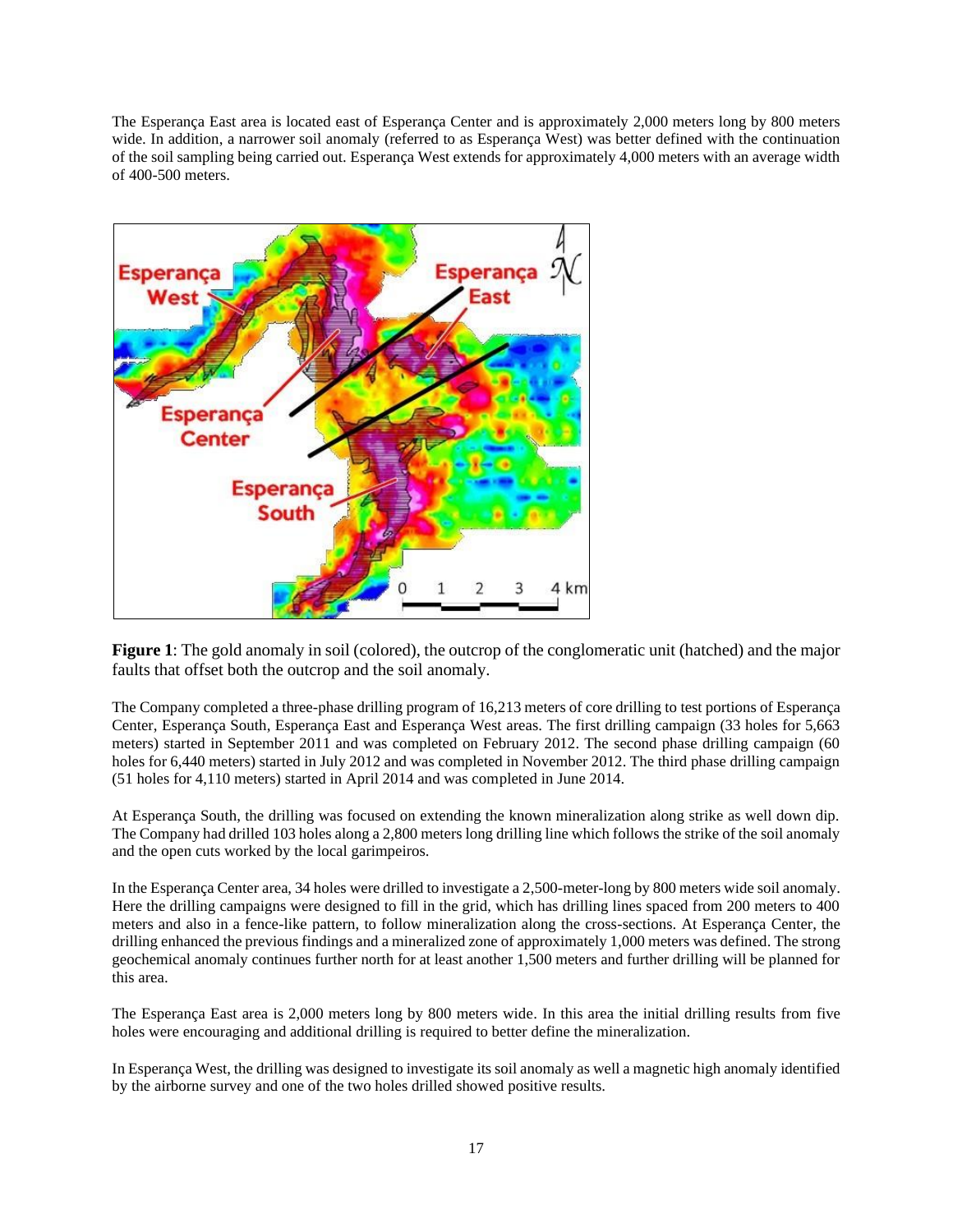During the second quarter of 2014 the Company completed a total of 4,110 meters of infill drilling as part of a campaign designed to demonstrate sufficient economic potential for converting one of its exploration licenses to an exploitation license. As a result of the success of the drill program, the Company filed a positive final exploration report with the DNPM in Brazil on July 31, 2014 and has received approval of this report.

## *TriStar's Recent Exploration Activity (2016-2021)*

With the new management in place and additional funding secured, TriStar resumed drilling activities in the second half of 2016. In addition to the drilling programs, the Company also undertook additional metallurgical studies on samples collected in 2016 and 2017. This work was completed in February 2017 and the results are discussed below.

Phase 1 and Phase 2 of the 2016-2017 drilling program have been completed. These phases consisted of a series of core holes along a fence-like step-out program in Esperança South and the more northerly Esperança Center. Phase 1 consisted of five core holes and was completed in November 2016. The assays from these holes all contained significant mineralization and confirmed that gold mineralization extends at least two kilometers to the southwest beyond the resource area defined by the Company in 2014. Phase 2 consisted of five core holes, of which three encountered significant mineralization. The results from Phases 1 and 2 provided the Company with valuable information in planning the Phase 3 infill drilling program.

The 2017 Phase 3 drilling campaign at CDS consisted of approximately 15,000 meters of reverse circulation in-fill drilling.

The 2018 drill program consisted of 960 meters (8 holes) of core and 3,972 (34 holes) meters of reverse circulation ("RC") drilling. The RC program included infill drilling in Esperança Center, and Esperança South and broader definition drilling in Esperança East. The 2018 program also identified two new gold bearing mineralization areas the 2018 New Discovery Zone' ("NDZ") and the 2018 Upper Conglomerate Zone ("UCZ"). The NDZ conglomerate outcrops on the far western edge of the property and has a mapped strike length of approximately 2 km. Ten soil sampling lines at 200 meter spacing have confirmed that the NDZ is highly anomalous in gold, with all lines showing a distinct continuous zone of mineralization coincident with the conglomerate. The UCZ was initially recognized in 2016 as an additional band of conglomerate that sits in the arenite above the main conglomerate band. Four sampling lines were located to cross the UCZ, and assays from the soil samples from all lines encountered anomalous gold grades. The size of the UCZ has not yet been determined, but mapping and sampling work so far suggests it is more than 1 km in strike length.

In 2019, the Company commenced another significant in-fill drill program which was planned to total approximately 22,500 meters of which 2,500 meters was to be core drilling. The core drilling was planned to complete certain geotechnical work necessary for the PFS currently underway. At the end of April 2020, the Company had completed 18,993 meters of RC drilling and 372 meters of core drilling. As of the date of this report, the Company plans on undertaking additional in-fill drilling 2022 and at some time in the near future core drilling will be required for geotechnical reasons.

In September 2020, the Company initiated another RC and core drill program which continued into early2021. The results of this drilling assisted in completing a new mineral resource estimate that was used in the PFS.

# *Sampling, Analysis and Data Verification*

#### *Soil Sampling*

The surface soil samples were sieved to remove course material above 0.063 mm. The fine fraction was analyzed by Acme Laboratory ("Acme") or SGS/Geosol using a 50g fire assay with an atomic absorption (AA) finish.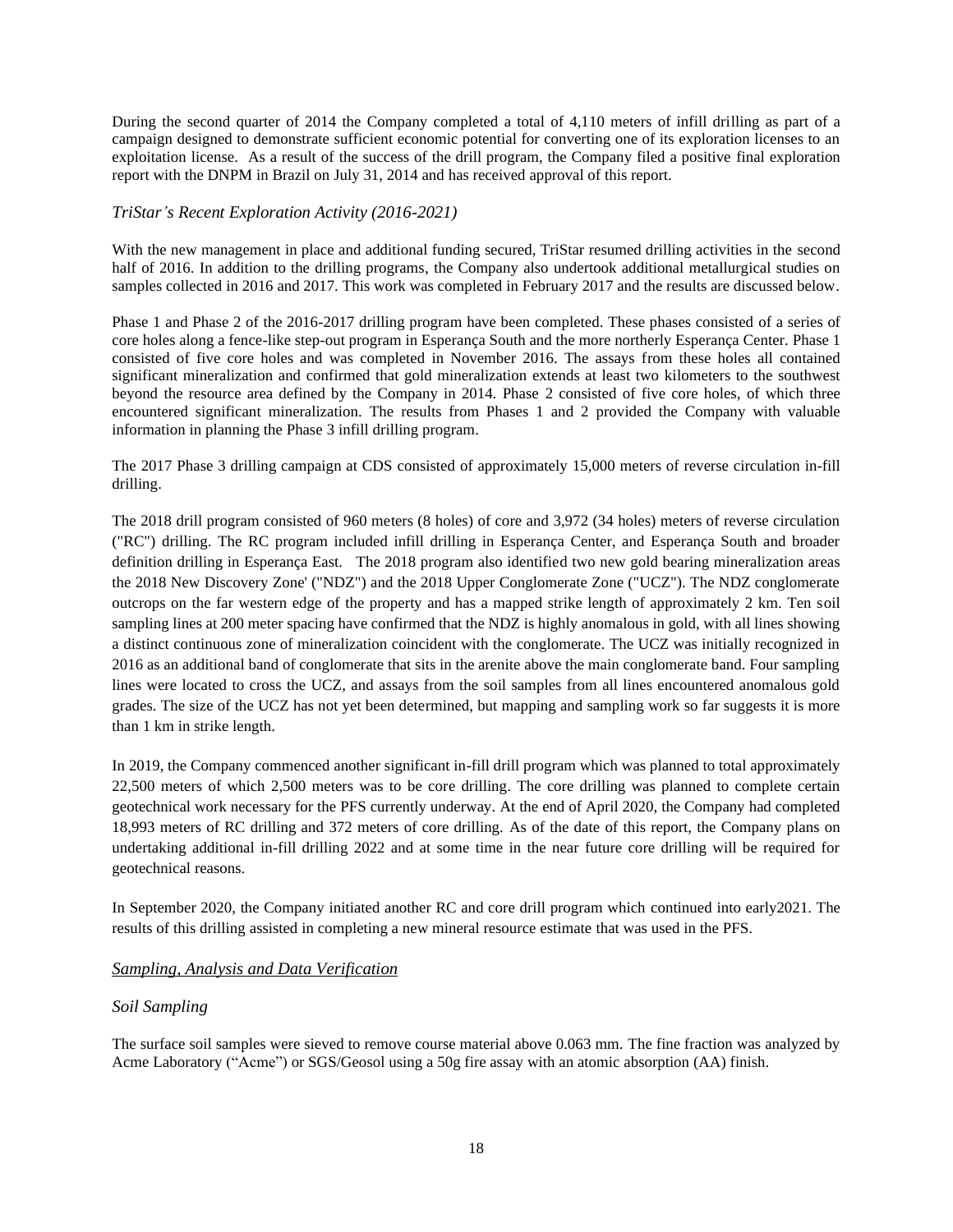# *Reverse Circulation Drilling Sampling*

Sampling of reverse circulation ("RC") drill holes was done by an initial split at the drill rig using a Riffle splitter at a proportion of 75% and 25%. The 25% sample, weighing approximately 7.5 kilograms, was bagged for assaying. The remaining 75% sample was organized by drill hole number and depth, and bagged and stored on-site for reference.

Representative rock chips were collected during the drilling and logged on site by a geologist to establish the stratigraphic context of the sampling and to provide a geological description of each sample.

Samples from the RC drill holes were collected every meter, with the splitter at the RC rig being set to deliver approximately one quarter of the chips to the buckets that were then bagged for shipment to the laboratory. The remaining chip material is stored on site for use in further studies, and a small selection of chips from each interval were retained for viewing

These samples have been stored along with the archived diamond drill core in the core storage area beside the camp office.

TriStar has in the past and may in the future employ Optical Televiewer ("OTV") technology to take high-definition photographs of the inside of the RC drill holes. In addition to using the chips to log the RC drill holes, on site geologists also used the OTV images to refine the logging of the RC drill holes.

# *Core Drill Sampling and Logging*

HQ core samples were halved using a core saw with one-half sent to either ACME, ALS or SGS Geosol laboratories for assay; the other half was retained in the core box for quality control and verification purposes. Check assaying was done by Interteck laboratory. Where re-sampling was required, the half core that remained in the box was quartered and sent for re-assay.

In early holes, from 2011 sample intervals, were mostly 1 meter, but from 2012 onwards sample intervals were generally 2 meters, but occasionally shorter where geological contacts were used to define the interval.

All drill core during the 2011-2014 programs was logged using TriStar's lithological codes. The geologists noted the major lithology type and alteration intensity. A rock quality designation (RQD) was recorded in earlier holes. Recoveries were generally excellent with complete core recovery in most holes.

From 2016 onwards a more thorough logging system was put in place that required the geologists to note clast sizes, basal contact, gradation, hydrothermal alteration, fabric, gold occurrence, geologic structure, roundness, sorting, grain size and lithology. Using this more complex logging template, several older holes were re-logged.

# *Sample Security and Data Verification*

Drill samples collected by TriStar geologists were placed in plastic bags that were tagged and sealed. These were ground into batches for shipment to the preparation labs using large sacks. Each laboratory batch would consist of a few large sacks, each of which typically contained a few dozen individual sample bags. The sacks were sealed and labeled to indicate how many sacks belonged to the same batch. TriStar's external QA/QC samples (field duplicates, blanks and CRMs) were included in the sacks at site. Batches awaiting shipment were stored on site, typically for two to three weeks until several batches were transported together, by closed truck to the preparation lab. The seals on the sacks and bags were broken at the preparation lab, which reported back to TriStar on what was received. There have been no samples lost in transit or other samples that did not reconcile to TriStar's records. It is believed that sample integrity has remained excellent throughout the drilling programs.

At the preparation lab, pulp material was prepared for analysis and transported by commercial air freight to the analytical laboratory, where the samples are again inventoried and checked against the preparation lab's records.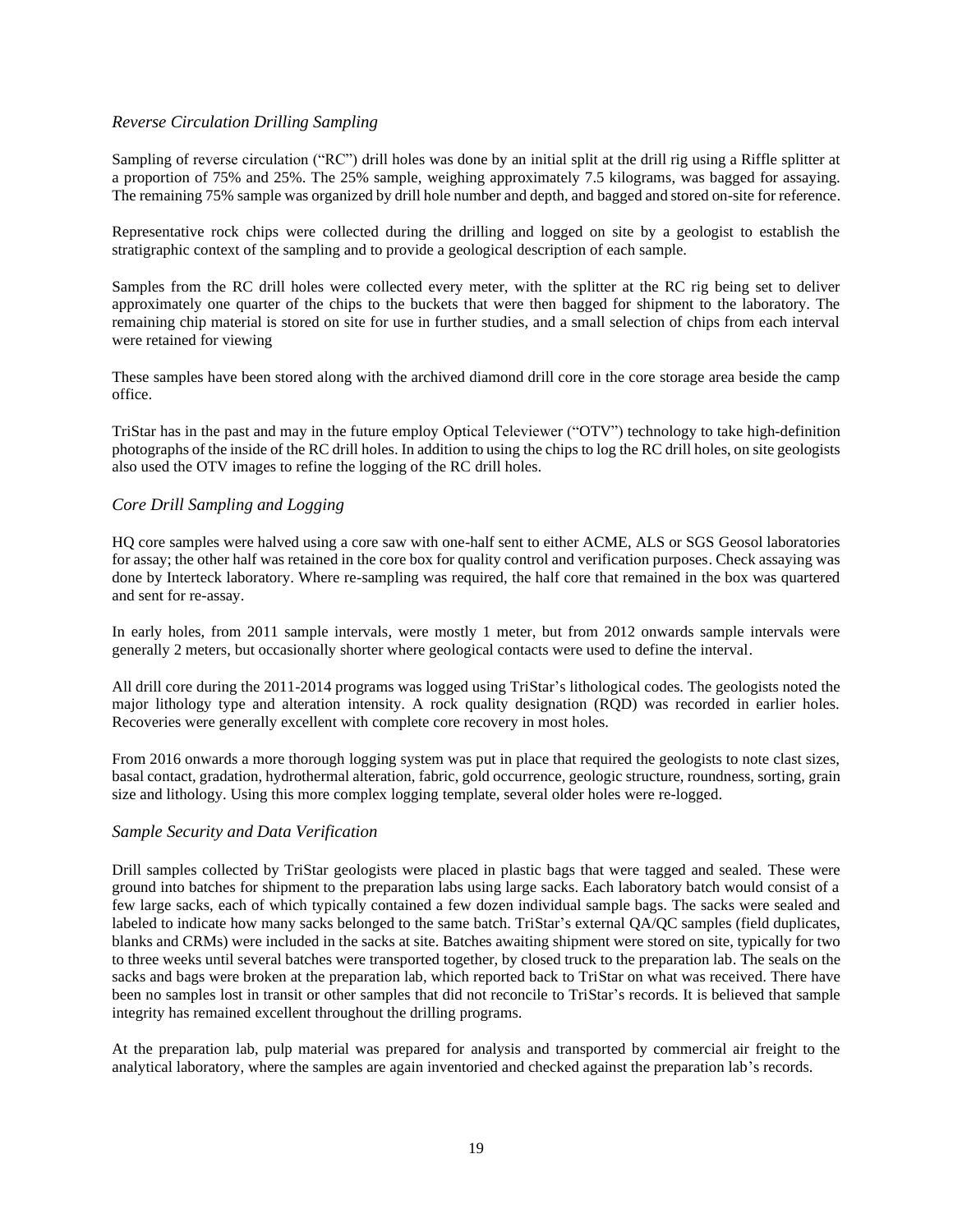The conventional fire assays done by the Company for the CDS project were done by ACME, SGS/Geosol and ALS and have all used 50 g aliquots with atomic absorption finish.

In addition, ALS did Leachwell assays using a four-hour bottle-roll agitation of a 1 kg pulp in a cyanide solution that accelerates leaching using the Leachwell assay tabs manufactured by Mineral Process Control, the developer of the Leachwell technology. An atomic absorption finish is used to measure the mass of gold in solution, and to calculate the head grade of the original sample, assuming that none of the gold is left in the residue.

All of the laboratories used by TriStar are independent of the Company and are ISO certified. They have internal QA/QC programs for monitoring the accuracy and precision of the analytic results provided to clients. In addition to the lab's internal QA/QC programs, TriStar also runs its own external QA/QC program that includes standards, blanks, and duplicates inserted into the sample stream at the project site, prior to shipment to the preparation lab.

## *Summary of Metallurgical Test work*

In January 2017, McClelland Laboratories ("McClelland") in Sparks, Nevada completed metallurgical test-work on a bulk sample created from drill core from the Esperança South area of the CDS deposit. This bulk sample had a head grade of approximately 1.5 g/t gold. McClelland tested gold recoveries using both gravity concentration and cyanidation, with both sets of tests being performed at a range of commercially reasonable grind sizes. Gravity alone recovery to a rougher concentrate ranged from 41% to 84%. Gold recovery by cyanidation was analyzed using bottle roll tests with recoveries ranging from 93% to 98%. Consumption of cyanide and lime were both low, an additional benefit as this reduces operating costs. This work is described in more detail in the news release of the Company dated February 27, 2017 (filed on SEDAR).

In 2020, the Company received the results from six composite metallurgical samples collected from the CDS 2019 and 2020 drill programs. This test work was completed by McClelland Laboratories in Sparks, Nevada. This work incorporated samples with a wider range of head grades than what the Company had done in 2017. All six bottle roll tests returned over 96% recovery with an average recovery of 98%, (See the news release dated July 23, 2020).

In 2022, the Company initiated another round of metallurgical test work with the objective of optimizing grind size.

# *Results of the 2021 Pre-Feasibility Study ("PFS")*

The 2021 PFS was prepared by GE21 Consultoria Mineral Ltda ("GE21") of Belo Horizonte, Brazil, and Piteau Associates of Sandton, South Africa, both of whom are independent of TriStar. Further details of the PFS may be obtained from the Company's 43-101 technical report effective October 4, 2021 (filed on SEDAR).

# *Highlights of the PFS include:*

- Life-of-mine gold production of 1.3 million ounces
- LOM average production of 121k oz per year in two phases:
- Phase 1 (Esperança South, year 1-6) average production 146k oz per year
- Phase 2 (Esperança East and Center, year 7-11) average production 91k oz per year
- Cash cost of \$877 per ounce
- All in sustaining cost of \$900 per ounce
- After-tax payback period of le**ss** than 3 Years
- Internal rate of return pre-tax of 33%, post-tax 28%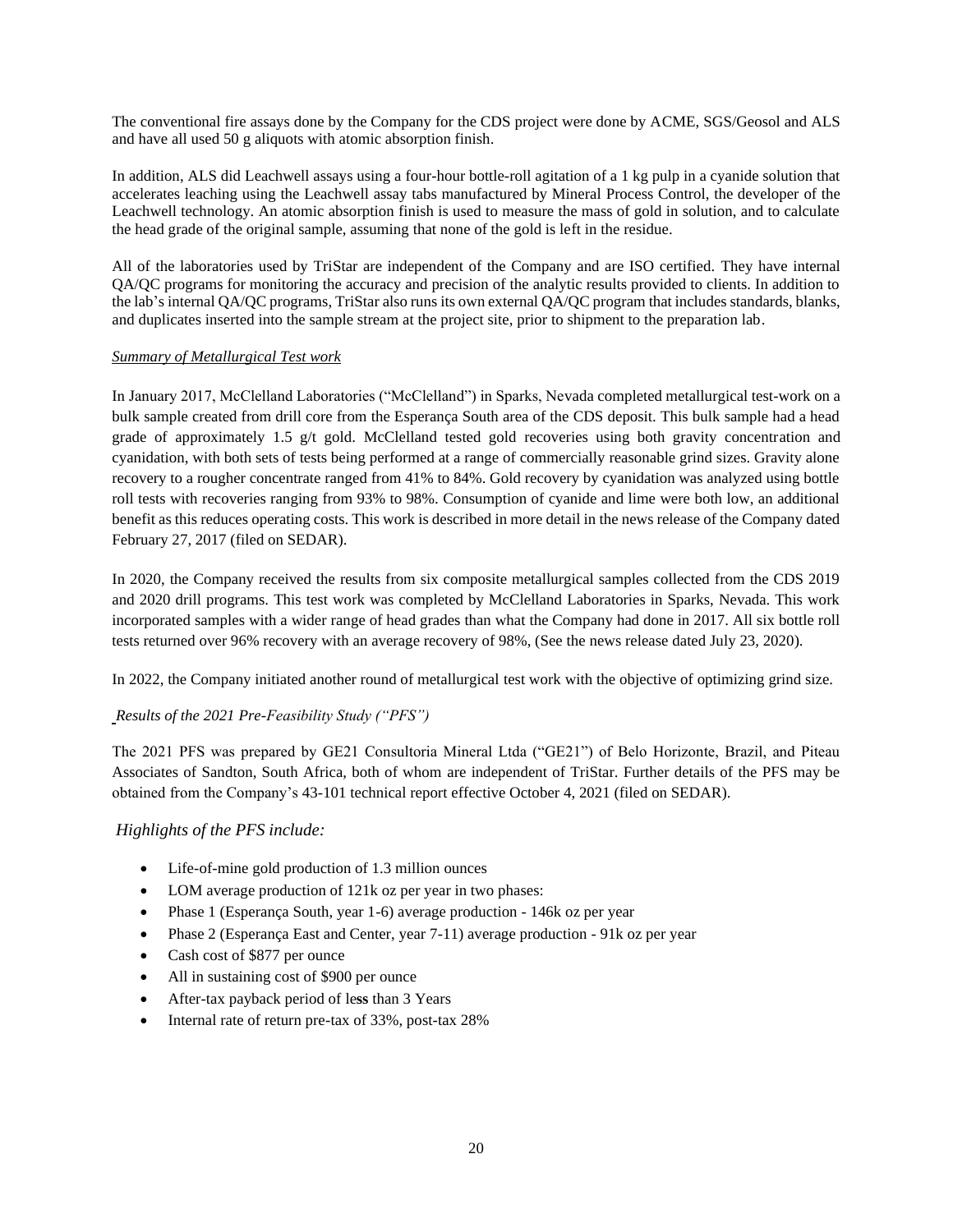The results of this PFS replaces the 2018 PEA, originally announced by the Company on November 16, 2018. The PFS has incorporated several positive changes in the approach to the planned development of Castelo de Sonhos compared with the 2018 PEA. The scope and other changes incorporated in the PFS include:

- *Increased throughput*: Plant capacity has increased 21% from the PEA up to 10,000 tonnes per day ("tpd") or 3.6 million tonnes per year.
- *Phased mining: Mining:* Operations will be conducted in 2 distinct phases:
	- o Phase 1 is years 1 to 6 of operations and is 100% focused on mining the higher grade Esperança South deposit.
	- o Phase 2 is from year 7 to 11 and involves mining Esperança East and Center deposits.
- *Owner operator mining***:** With the expanded operation and higher throughput, owning and operating our own mine fleet is economically favorable compared to contract mining.
- *An Environment, Social Governance ("ESG") commitment***: A** significant commitment to ongoing environmental and social stewardship with such life-of-mine spending in excess of US\$20 million.
- *Compelling economics notwithstanding the current inflationary pressures***: T**he initial capital costs have increased from US\$184 million in the 2018 PEA to US\$261 million in the PFS. The main components to this change in capex are:
	- 21% increase in plant capacity;
	- Inclusion of an owner operated mining fleet; and
	- Global cost escalation, which may include short-term covid driven cost escalation factors that may correct when the pandemic and supply constraints abate.

# *Mineral Resource Estimate:*

This mineral resource estimate updates and replaces the last estimate that was published in a Company press release dated March 16, 2021.

Resource classification involved two steps: 1) conditional simulation of gold grades so that the uncertainty on annual gold production could be evaluated; and, 2) development of an optimal pit shell to ensure that reported resources could be reached by an open pit operation using realistic assumptions for technical and economic parameters. 100 conditional simulations were created, ranked according to the gold metal content within a flat ellipsoid centered on each block, with the ellipsoid set to a size that captured one year of ore production at a rate of 10,000 tpd. If the 90% confidence interval for the local distribution of gold metal content was less than ±15% of the mean, the block was classified as Indicated. Blocks where this degree of certainty could not be achieved were classified as Inferred; because of the search strategy used for grade estimation, blocks that do not have drill hole data within the range of the variogram were not classified and do not contribute to the resource estimate. No blocks were classified as Measured. Once the blocks had been classified using conditional simulation, a reporting pit shell was developed using Whittle software, using all of the economic and technical parameters that were used to calculate reserves, except for the gold price, which was set to a value slightly below the high of the past decade, an intentionally optimistic assumption designed to ensure that the reporting pit shell includes any resources that have reasonable prospects for economic extraction by open pit methods during the coming decade. Blocks outside the reporting pit shell were removed from the classified resource inventory. Results are shown below.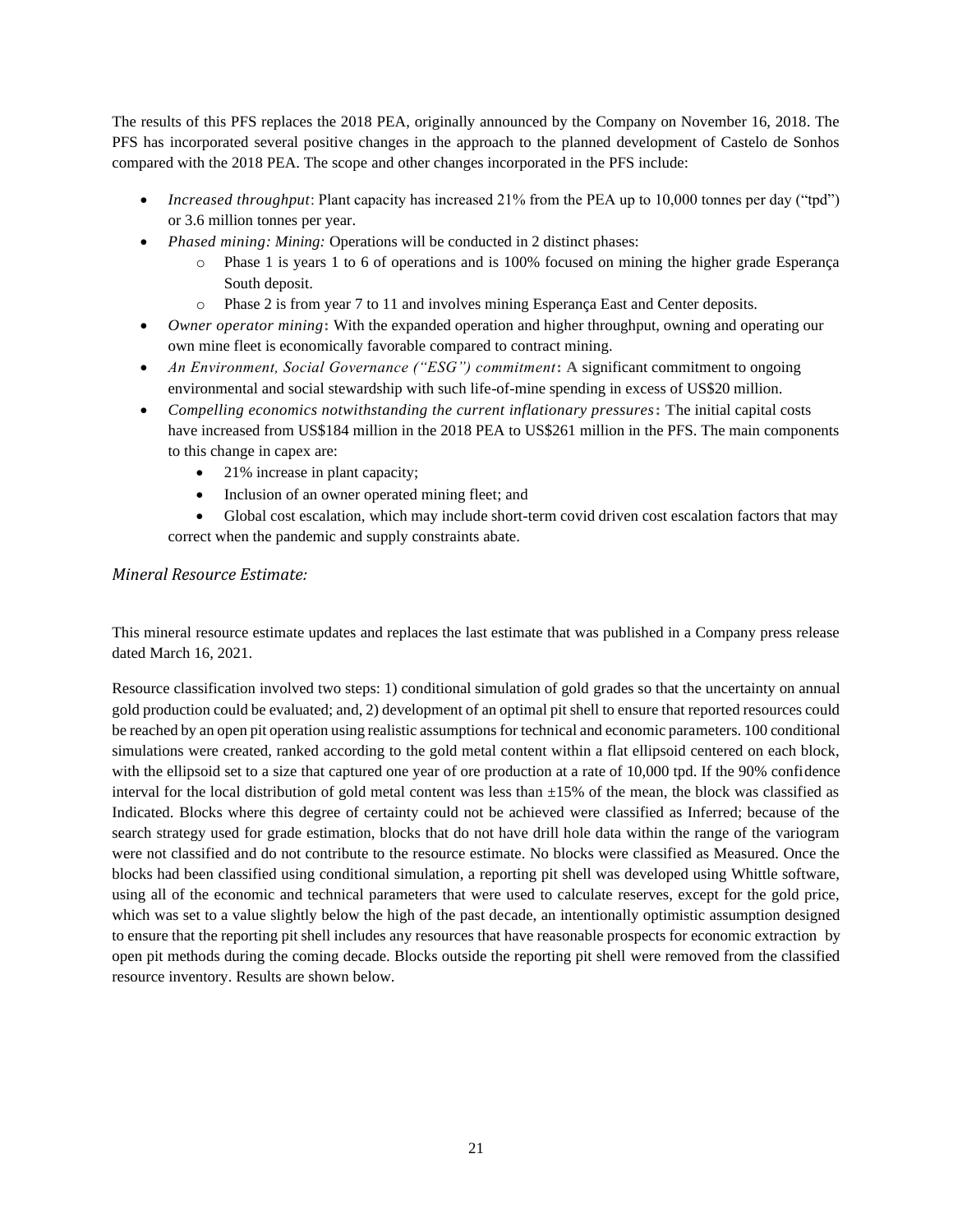| <b>Property Area</b>          | <b>Classification</b> | <b>Tonnage</b><br>(million<br>tonnes) | Grade<br>(grams per<br>tonne Au) | Metal Content <sup>(3)</sup><br>(million ounces Au) |
|-------------------------------|-----------------------|---------------------------------------|----------------------------------|-----------------------------------------------------|
| Esperança South               | Indicated             | 29.0                                  | 1.3                              | 1.2                                                 |
|                               | Inferred              | 10.0                                  | 1.2                              | 0.4                                                 |
| Esperança East                | Indicated             | 5.0                                   | 0.8                              | 0.1                                                 |
|                               | Inferred              | 12.8                                  | 0.7                              | 0.3                                                 |
| Esperança Center              | Indicated             | 19.1                                  | 0.7                              | 0.4                                                 |
|                               | Inferred              | 3.3                                   | 0.9                              | 0.1                                                 |
| Project Totals <sup>(1)</sup> | <b>Indicated</b>      | 53.1                                  | 1.0                              | 1.8                                                 |
|                               | <b>Inferred</b>       | <b>26.0</b>                           | 0.9                              | 0.7                                                 |

*Mineral resource estimates for the Castelo de Sonhos gold project (with an effective date of October 4, 2021) above a reporting cutoff grade of 0.26 g/t Au. The Qualified Person is Leonardo de Moraes Soares MAIG of GE21.*

- 1. Project totals may appear not to sum correctly since all numbers have been rounded to reflect the precision of Inferred and Indicated mineral resource estimates.
- 2. The reporting cut-off corresponds to the marginal cutoff grade for an open pit with processing + G&A cost of \$US 12/t, metallurgical recovery of 98% and a gold price of \$US 1,550/oz. To meet the requirement of "reasonable prospect for eventual economic extraction" the mineral resources must also fall within a bounding pit shell with 55° walls. These are mineral resources and not reserves and as such do not have demonstrated economic viability.
- 3. The metal content estimates reflect gold in situ, and do not include factors such as external dilution, mining losses and process recovery losses.
- 4. TriStar is not aware of any environmental, permitting, legal, title, taxation, socio-economic, marketing or political factors that might materially affect these mineral resource estimates.

# *Geological model*

In order to create a geological model that represents the CDS paleo placer deposit. Tristar, with the help of Goldspot Discoveries, identified across the entire plateau, 15 litho-geochemical units were interpreted and rendered as wireframed solids. Some of these are sedimentary units that run sub-parallel to the bowl-shaped stratigraphy of the plateau's meta-sediments. Others do not run parallel to the general bedding direction; instead, they are nonsedimentary rocks that cut across the stratigraphy. These were grouped into seven domains, separated by two erosional unconformities.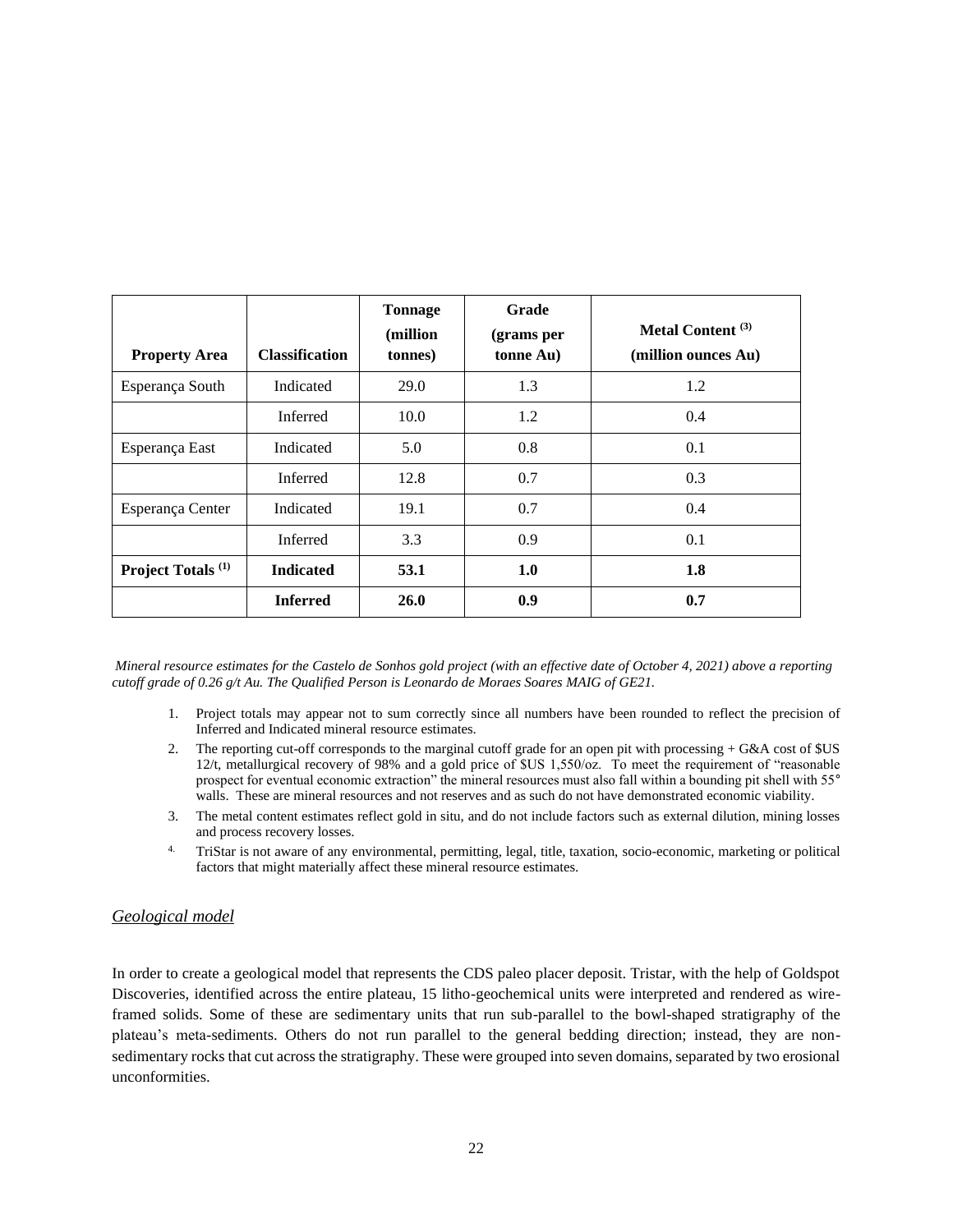# *Block model*

The resource block model uses  $20\times20\times4$ m blocks, the horizontal dimension of the blocks is slightly less than half of the 50m drill spacing. The block height is the same as the bench height chosen for the PEA completed in 2018.

In each block, the volumetric contribution of the seven domains was calculated directly from the litho-geochemical wireframes and the erosional unconformities. Approximately half of the blocks lie entirely inside a single domain; the other half have a mixture of two or more domains. For each domain that contributes to a block, Multiple Indicator Kriging (MIK) was used to estimate the gold grade distribution of its selective mining units (SMUs) using nearby samples from the same domain, with the SMU size based on planned equipment size, bench height, blast hole spacing, and on the experience of the operating mine at Tarkwa, in the same type of paleo-placer gold deposit. A 200×200×25m search ellipsoid was used for the MIK estimates for every domain in every block, aligned with the variogram model for the dominant domain. All rock in the resource model is assumed to have a dry bulk density of 2.68  $t/m<sup>3</sup>$ , the average of the density measurements done on drill core in 2018.

#### *Mineral Reserve Estimate*

The Mineral Reserves for CDS are a subset of the Indicated Mineral Resources as described above, as none of the mineral resources were classified in the Measured Category there are no Proven Reserves. Probable Mineral Reserves are derived from Indicated Mineral Resources and are summarized in the table below. Inferred Mineral Resources are not included in Mineral Reserves.

| <b>Region</b>        | <b>Classification</b> | <b>Tonnage</b><br>(Mt) | Grade $(g/t \text{ Au})$ | <b>Metal Content</b><br>(Moz Au) |
|----------------------|-----------------------|------------------------|--------------------------|----------------------------------|
| Esperança South      | Probable              | 24.2                   | 1.28                     | 0.99                             |
| Esperança East       | Probable              | 3.1                    | 0.82                     | 0.08                             |
| Esperança Center     | Probable              | 11.4                   | 0.78                     | 0.29                             |
| <b>Project Total</b> | Probable              | 38.7                   | 1.1                      | 1.4                              |

1.The Mineral Reserve estimates were prepared by *Guilherme Gomides Ferreira* MAIG of GE21, and have an effective date of October 4, 2021.

2. Mineral Reserves are reported using the 2014 CIM Definition Standards and are estimated in accordance with the 2019 CIM Best Practices Guidelines. Mineral Reserves are based on the PFS LOM plan.

3.Mineral Reserves are mined tonnes and grade; and includes consideration for modifying factors such as loss and dilution.

Mineral Reserves are reported at a cut-off of 0.26 g/t gold. The cut-off grade covers processing costs of \$9.99/t, general and administrative ("*G&A*") costs of \$2.00/t, a gold price of US\$1,550/oz. and uses a 98% metallurgical recovery for gold.

4. Numbers have been rounded as required by reporting guidelines*.* There are no other known factors or issues that materially affect the Mineral Reserve estimate other than which is disclosed above, and normal risks faced by mining projects in the jurisdiction in terms of environmental, permitting, taxation, socio-economic, marketing, and political factors and additional risk factors as listed in this MD&A.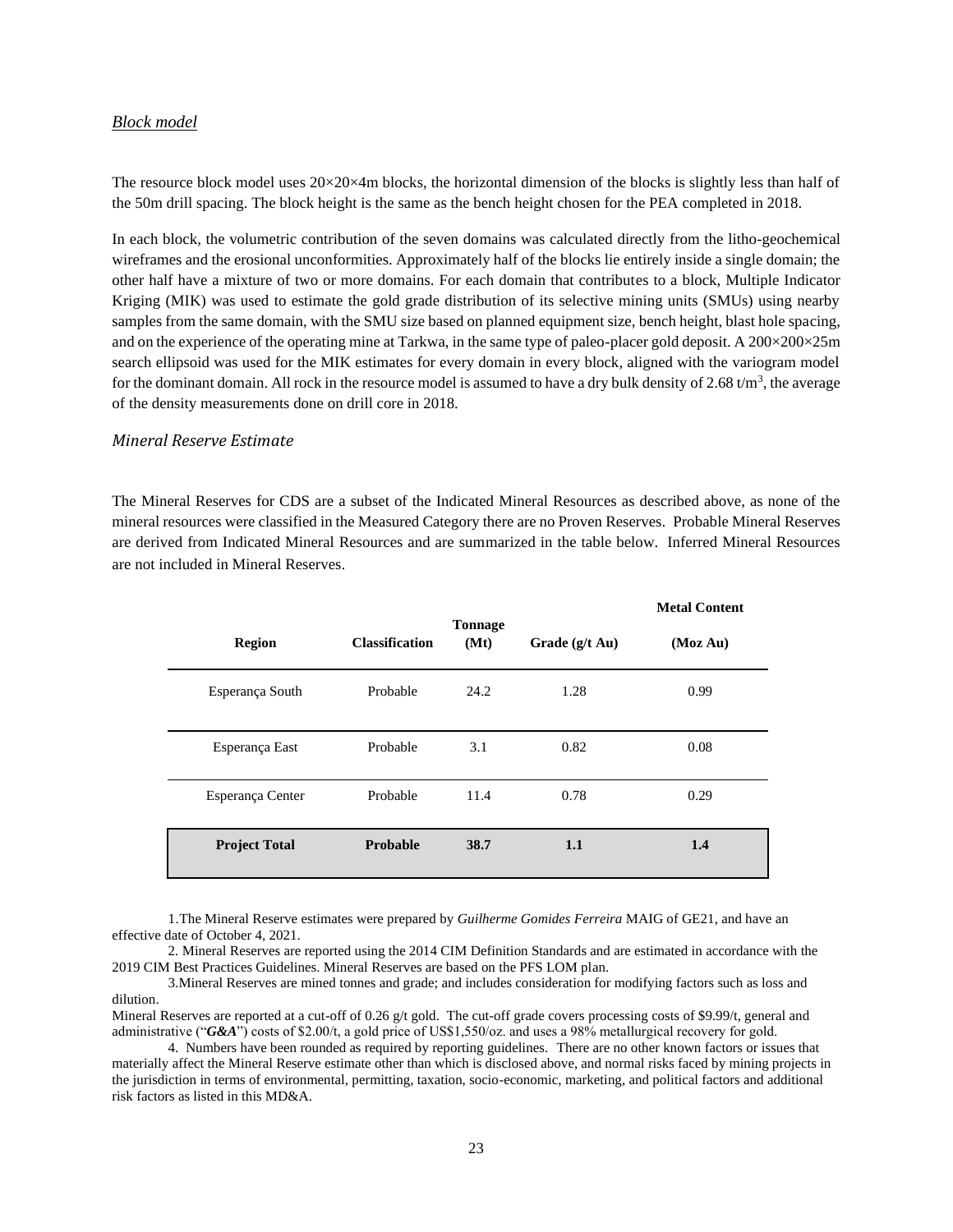## *Project Overview*

The CDS operation will include an open pit gold mine and processing facilities with a nominal milling rate of 10,000 tpd (3.6Mtpa). Power will be supplied by a 17 km, 138 kV transmission line from a substation adjacent to Highway 163 near the town of Castelo de Sonhos. At closure, all buildings will be removed, disturbed lands rehabilitated, and the property returned to otherwise functional use according to future approved reclamation plans and accepted practices at the time of closure.

# *Mining*

Mining will be based on conventional open pit methods (drill-blast-load-haul), which are suited to the project location, orebody and local site conditions. This study assumes an owner-operated mining fleet. Open pit operations are anticipated to run for 11 years including Phase 1 (Esperança South) for the first 6 years of operation, and Phase 2 (Esperança East and Esperança Center) for years 7 through 11. The anticipated production rate is 3.6Mt of ore per year with a life-of-mine strip ratio of approximately 9 to1. Mining and fleet maintenance operations are planned for 365 days/year, with 3 8-hour shifts planned per day with 4 operating teams. Initially, mining will be undertaken using 4.5m<sup>3</sup> bucket hydraulic excavators and 42t payload haul trucks, with blasting of ore and waste.

## *Process Flowsheet*

Whole ore agitation leaching has been selected as the preferred process flowsheet for project development. The plant will be designed to treat 10,000 tpd through crushing, grinding, hybrid cyanidation and carbon in leach, carbon acid wash, pressure stripping, and thermal regeneration. Electrowinning sludge will be dried and smelted to produce doré bars for shipment to third party refiners. Based on the test work conducted this flowsheet is anticipated to result in a metallurgical recovery of 98% of the gold delivered to the plant.

# *Process Plant Operations*

A run of mine stockpile area and the primary crusher dump hopper will be located adjacent to the Esperança south pit rim close to the centroid of the deposit. Run Of Mine material will be hauled from the pit and either stockpiled for blending and/or subsequent reclamation by front end loader or direct dumped over a 400mm square opening stationary grizzly into the primary dump hopper, with a nominal capacity of 150 tonnes.

The grinding circuit consists of an 8.5m diameter, 3.65m long (28 x 12 ft) fixed speed, 3,750 kilowatt semi autogenous (SAG) mill operating in closed circuit with a 200-kilowatt pebble crusher and (primary) cyclones followed by a 5.5m diameter, 7.5m long (18 x 25ft) fixed speed, 3,750-kilowatt, ball mill operating in closed circuit with (secondary) cyclones. Lime and sodium cyanide will be added to the SAG mill feed belt.

Combined primary and secondary cyclone overflows with P80 of 105 microns (150 mesh) in a slurry containing 40% w/w solids, pass through vibrating trash screens which discharge to the first of ten, 15.9m diameter x 16.8m high (52 x 55ft) cyanidation/CIL tanks operating in series for a total retention time of 36 hours. Air will be injected into the first three leach tanks to promote gold dissolution and sodium cyanide solution is added to maintain a concentration of 1gpl in leaching. The last five (CIL) tanks contain 10gpl activated carbon. Intertank screens retain carbon in the CIL tanks, carbon will be advanced through the circuit periodically by pumping slurry countercurrent to the normal slurry flow. Carbon remains in the recipient tank and slurry flows back downstream. Loaded carbon containing nominally 2,000g (65ozs) of gold per tonne will be pumped out of the first CIL tank, discharged over a wash screen and advanced at the rate of eight tonnes per day to acid washing followed by elution in a pressure stripping system.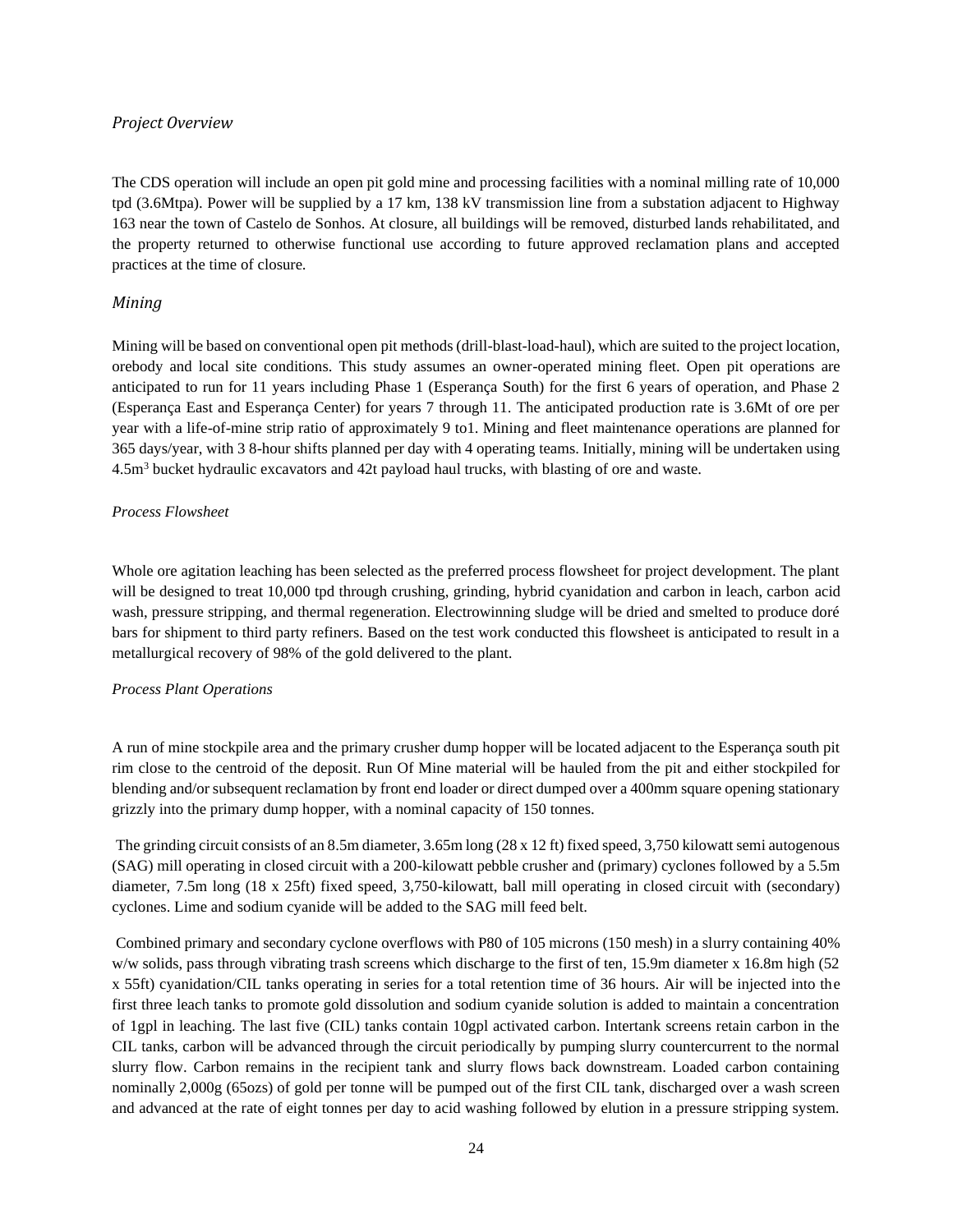Stripped carbon will be thermally regenerated in a gas fired rotary kiln operating at  $1,200^\circ$ F and returned to the fifth CIL tank.

Gold will be electrowon from loaded eluate in three, 750amp cells operating in parallel. Metal deposited on stainless steel wool cathodes will be rinsed off decanted and collected as "sludge" which will be dried and smelted to produce doré bars.

Leached slurry discharged from the last CIL tank passes through safety screens to recover carbon fines and flows by gravity to the tailings wash thickener where it is diluted with water reclaimed from the tailings pond. Thickener overflow is returned to the grinding circuit. Thickener underflow is pumped to cyanide destruction, mixed with sodium metabisulfite, copper sulfate and lime and subjected to intense agitation with low pressure air to destroy residual cyanide down to approximately 1ppm weak acid dissociable ("WAD") cyanide.

Cyanide destruction circuit effluent will be pumped to the tailings dam constructed approximately 6kms from the plant. It is proposed to construct the tailing dam in two phases, Phase 1 and Phase 2, corresponding to embankment crest elevation 281 m and 290 m above sea level.

Process water will be reclaimed with barge mounted pumps in the pond and returned to the process water storage tank at the plant site. Expansion in Phase two of the dam will be by downstream construction methods to international standards.

For the purposes of this study, it has been assumed that freshwater will be sourced from a well field close to the plant site. It may be necessary to change to a catchment dam across one of the drainages on site to store precipitation runoff for this purpose.

# *Economic Results*

The results of the PFS are shown below. A base case gold price of \$1,550 has been used and a fixed exchange ratio of 5 Brazilian Reals to US\$1.

| <b>Parameter</b>      | <b>Units</b>    | Pre-tax | After-tax |
|-----------------------|-----------------|---------|-----------|
| Net Cash Flow         | US\$ millions   | 635     | 524       |
| <b>IRR</b>            | percent         | 33      | 28        |
| NPV @ 5%              | US\$ millions   | 399     | 321       |
| NPV @ 7%              | US\$ millions   | 332     | 263       |
| Cash Cost             | US\$ per oz     | 877     |           |
| <b>AISC</b>           | US\$ per oz     | 900     |           |
| Initial Capital       | US\$ millions   | 261     |           |
| <b>LOM</b> Production | million oz gold | 1.3     |           |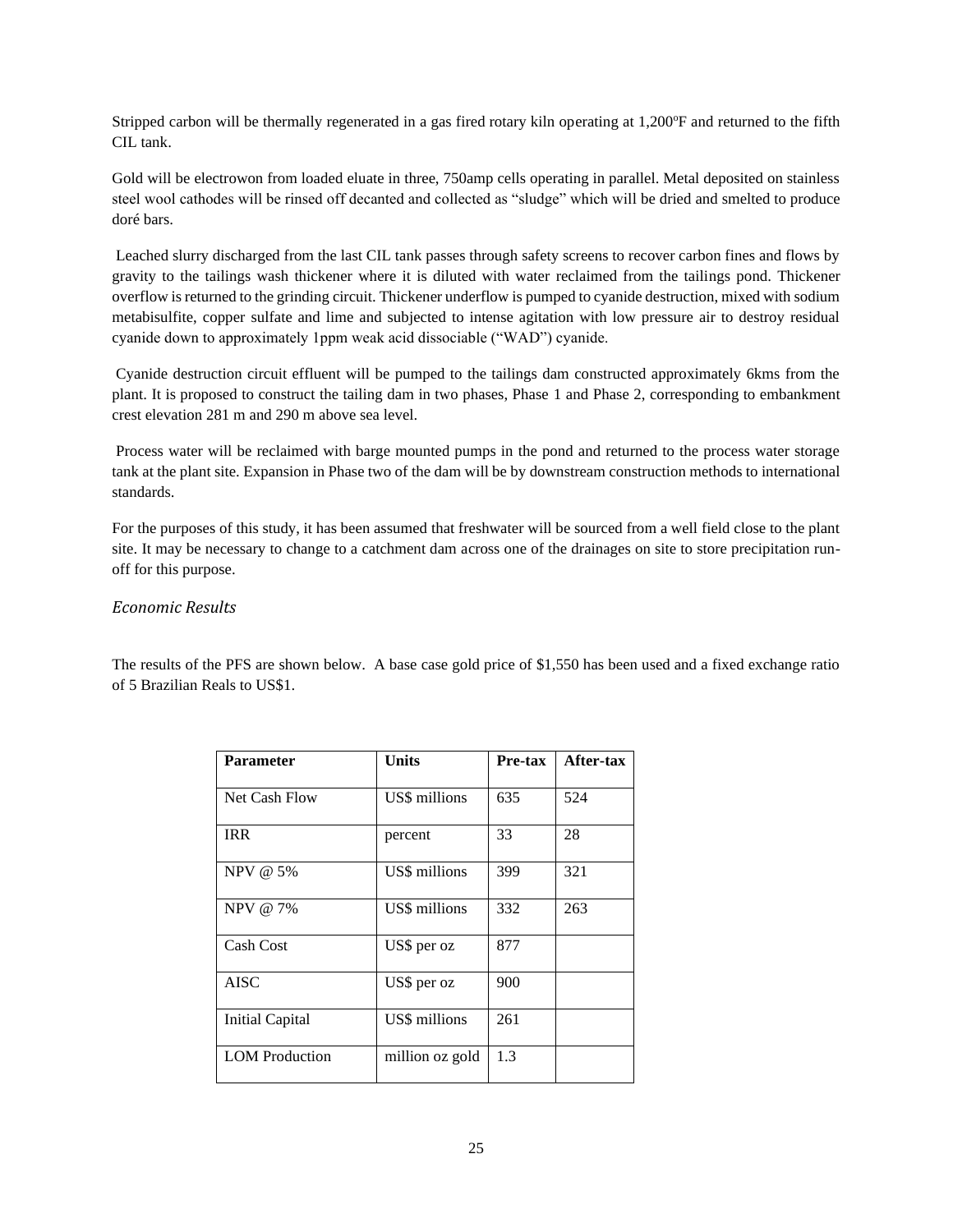| Average Annual Prodn   Oz gold |       | 121,000 |  |
|--------------------------------|-------|---------|--|
| Payback Period                 | Years | 2.8     |  |

Notes: Estimated All In Sustaining Costs (AISC) per ounce of gold produced is a Non-GAAP measure that is equal to the total of site mining costs, site and corporate G&A costs, royalties and production taxes, realized gains/losses on hedging transactions, community and permitting costs relating to current operations, refining costs, site based noncash remuneration, inventory write-downs, stripping costs, byproduct credits, reclamation costs, and sustaining costs related to exploration and studies, capital exploration, capitalized stripping and underground mine development, and capital expenditures, divided by the estimated total ounces of gold produced during the life of the mine. Cash costs per ounce of gold produced is also a non-GAAP financial measure and is equal to on-site mining and processing costs, on-site general and administration costs, realized gains and losses on hedges due to operating costs, community and permitting costs related to current operations, third party refining and transportation costs, non-cash site remuneration costs, stripping costs, stockpile and inventory write-downs, exploration costs related to current operations and byproduct credits all divided by ounces of gold cost produced.

#### *Capital Cost Estimate*

The Study outlines an initial capital cost estimate of US\$261 million, including a 20% contingency. The table below summarizes the initial capital cost estimate for the Project.

| <b>Description (Area)</b>      | <b>US\$ Millions</b> |
|--------------------------------|----------------------|
| Mine                           | 31.4                 |
| <b>Power Transmission Line</b> | 10.4                 |
| Plant                          | 166.0                |
| <b>Tailing Facility</b>        | 9.6                  |
| Contingency (20%)              | 43.5                 |
| <b>TOTAL</b>                   | 260.9                |

#### *Operating Costs*

Operating costs for the LOM are provided in the table below.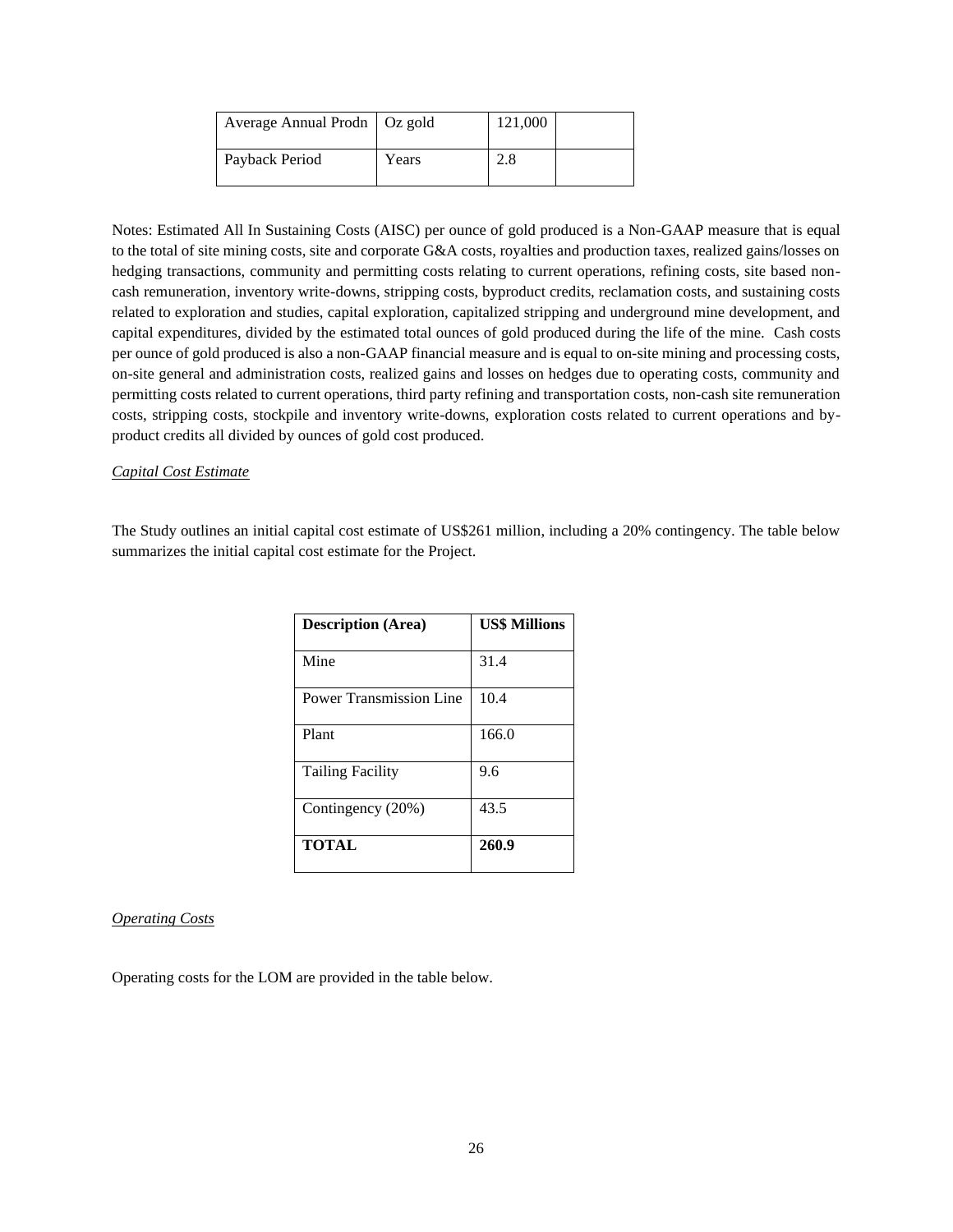| <b>Parameter</b>               | unit             |        |
|--------------------------------|------------------|--------|
| Process Rate                   | $t$ /day         | 10,000 |
| Average Head Grade             | g/t              | 1.1    |
| Phase 1 Head Grade             | g/t              | 1.3    |
| Phase 2 Head Grade             | g/t              | 0.8    |
| Mill Recovery (Au)             | $\frac{0}{0}$    | 98.0   |
| Mine Operating Costs           | US\$/t moved     | 1.66   |
| <b>Process Operating Costs</b> | US\$/t processed | 8.99   |
| Site G&A                       | US\$/t processed | 1.63   |
| <b>LOM Strip Ratio</b>         |                  | 9 to 1 |

# <span id="page-26-0"></span>**DIVIDENDS AND DISTRIBUTION**

<span id="page-26-1"></span>The Company has never paid any dividends on its common shares and at present it has no intention to pay any dividends in the foreseeable future.

# **DESCRIPTION OF CAPITAL STRUCTURE**

#### *Common Shares*

The authorized capital structure of the Company consists of an unlimited number of common shares. As of the date of this AIF there are 255,128,672 common shares issued and outstanding.

The holders of common shares are entitled to receive notice of and attend all meetings of shareholders with each common share held entitling the holder to one vote on any resolution to be passed at such shareholder meetings. The holders of common shares are entitled to dividends if, as and when declared by the board of directors of the Company.

Upon liquidation, dissolution or winding up of the Company, holders of common shares are entitled to receive pro rata the assets of the Company, if any, remaining after payments of all debts and liabilities. No common shares have been issued subject to call or assessment. There are no pre-emptive or conversion rights and no provisions for exchange, conversion, redemption, retraction or purchase for cancellation, surrender, or sinking or purchase funds in the constating documents of the Company. There are no restrictions on the repurchase or redemption of common shares of the Company while there is any arrearage in the payment of dividends or sinking fund installments.

#### *Convertible Securities*

The Company has the following stock options, and warrants outstanding as of April 26, 2022, for which common shares may be issuable.

# *Stock Options*

The Company has the following stock options outstanding which have been granted to directors, officers, employees and consultants: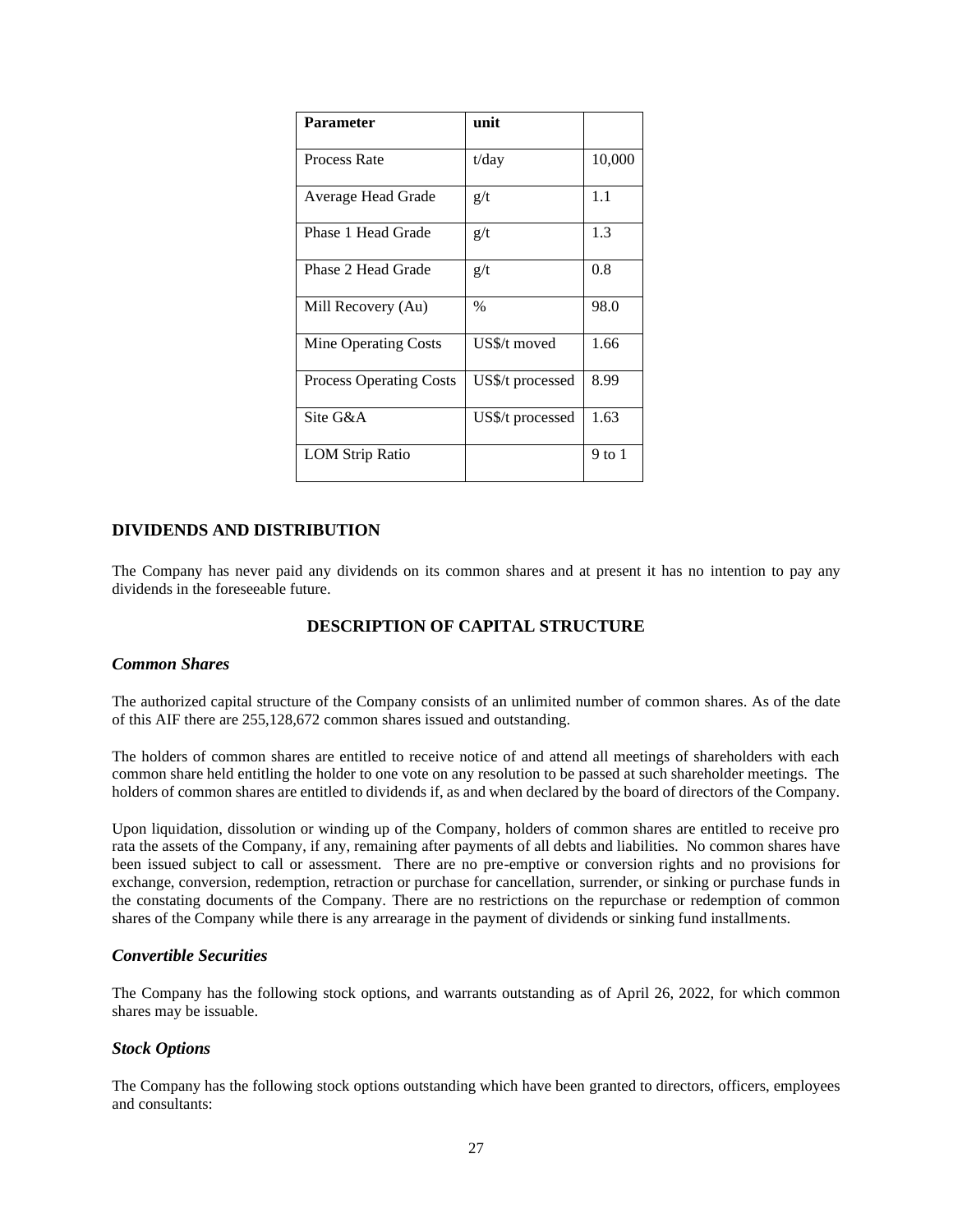| <b>Expiry date</b> | <b>Exercise Price (Can\$)</b> | <b>Number</b> |
|--------------------|-------------------------------|---------------|
| September 27, 2022 | 0.25                          | 2,075,000     |
| October 19, 2022   | 0.25                          | 150,000       |
| February 7, 2023   | 0.28                          | 100,000       |
| August 1, 2024     | 0.17                          | 400,000       |
| November 26, 2024  | 0.20                          | 2,210,000     |
| October 27, 2025   | 0.28                          | 400,000       |
| December 17, 2025  | 0.245                         | 300,000       |
| January 18, 2026   | 0.27                          | 300,000       |
| February 7, 2026   | 0.25                          | 300,000       |
| <b>TOTAL</b>       |                               | 6,235,000     |

# *Warrants*

The Company has the following common share purchase warrants outstanding:

| <b>Expiry Date</b> | <b>Exercise price (Can\$)</b> | <b>Number</b> |
|--------------------|-------------------------------|---------------|
| July 14, 2022      | 0.40                          | 15,352,500    |
| August 5, 2024     | 0.25                          | 11,784,000    |
| April 14,2024      | 0.30                          | 12,500,000    |
| November 30, 2024  | 0.25                          | 3,928,000     |
| March 31, 2025     | 0.25                          | 3,928,000     |
| <b>Total</b>       |                               | 47,492,500    |

# **MARKET FOR SECURITIES**

# <span id="page-27-0"></span>*Trading Price and History*

The Company's common shares are primarily traded on the TSX Venture Exchange (the "TSX-V") under the trading symbol TSG. The Company also has a secondary listing on the OTCQX and trades under the symbol TSGZF.

The table below identifies the Company's trading history on the TSX-V for the most recently completed financial year.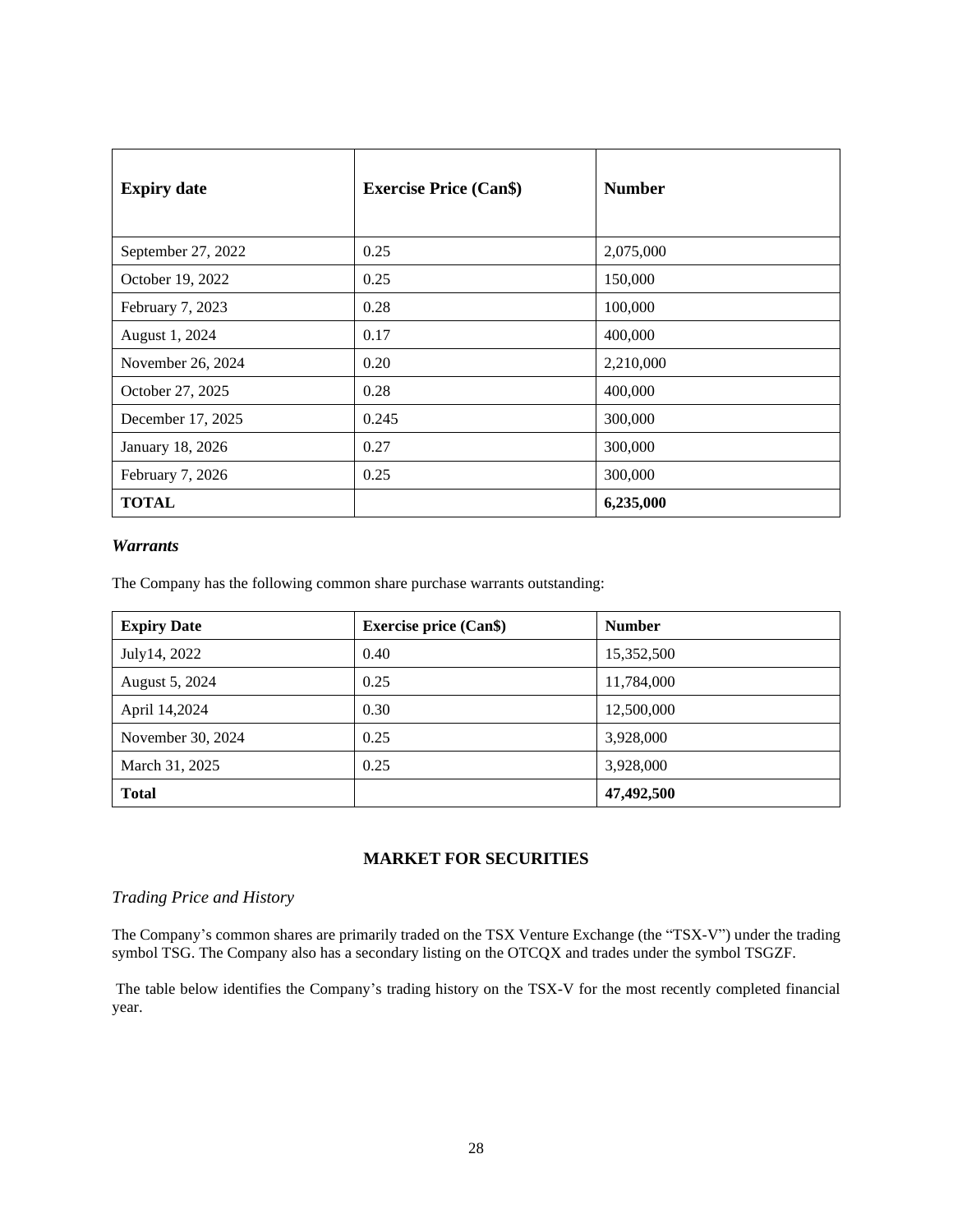| <b>Month</b>     | Low (Can\$) | High (Can\$) | <b>Total Monthly Volume</b><br>(000s of shares) |
|------------------|-------------|--------------|-------------------------------------------------|
| January 2021     | \$0.25      | \$0.29       | 1,552.1                                         |
| February 2021    | \$0.215     | \$0.275      | 2,655.9                                         |
| March 2021       | \$0.22      | \$0.28       | 1,909.2                                         |
| April 2021       | \$0.24      | \$0.295      | 3,135.0                                         |
| May 2021         | \$0.255     | \$0.30       | 1,061.6                                         |
| June 2021        | \$0.24      | \$0.31       | 1,678.2                                         |
| <b>July 2021</b> | \$0.24      | \$0.29       | 1,024.0                                         |
| August 2021      | \$0.245     | \$0.29       | 1,187.8                                         |
| September 2021   | \$0.25      | \$0.30       | 1,795.2                                         |
| October 2021     | \$0.225     | \$0.31       | 2,304.3                                         |
| November 2021    | \$0.21      | \$0.265      | 1,694.1                                         |
| December 2021    | \$0.175     | \$0.22       | 1,698.9                                         |

# **Prior Sales**

## *Stock Options*

The following table provides a list of outstanding stock options to purchase common shares of the Company, which were granted in 2021 and outstanding but not listed or quoted on a market place as at December 31, 2021.

| <b>Exercise Price (\$)</b> | <b>Number</b> | <b>Expiry Date</b> |
|----------------------------|---------------|--------------------|
| Can \$0.27                 | 300,000       | January 18, 2026   |
| Can \$0.25                 | 300,000       | February 7, 2026   |

# **Directors and Executive Officers**

Our directors and executive officers for 2021 are listed below. The number of common shares of the Company that are beneficially owned, directly or indirectly, or over which control or direction is exercised, by all directors and executive officers as a group as of the date of this AIF is 13,142,0095 common shares representing approximately 5.2% of the issued common shares as at April 26**,** 2022. Each director will hold office until his/her successor is elected or appointed, as applicable, unless his/her office is earlier vacated in accordance with the Articles of the Company, or with the provisions of the *Business Corporations Act* (British Columbia).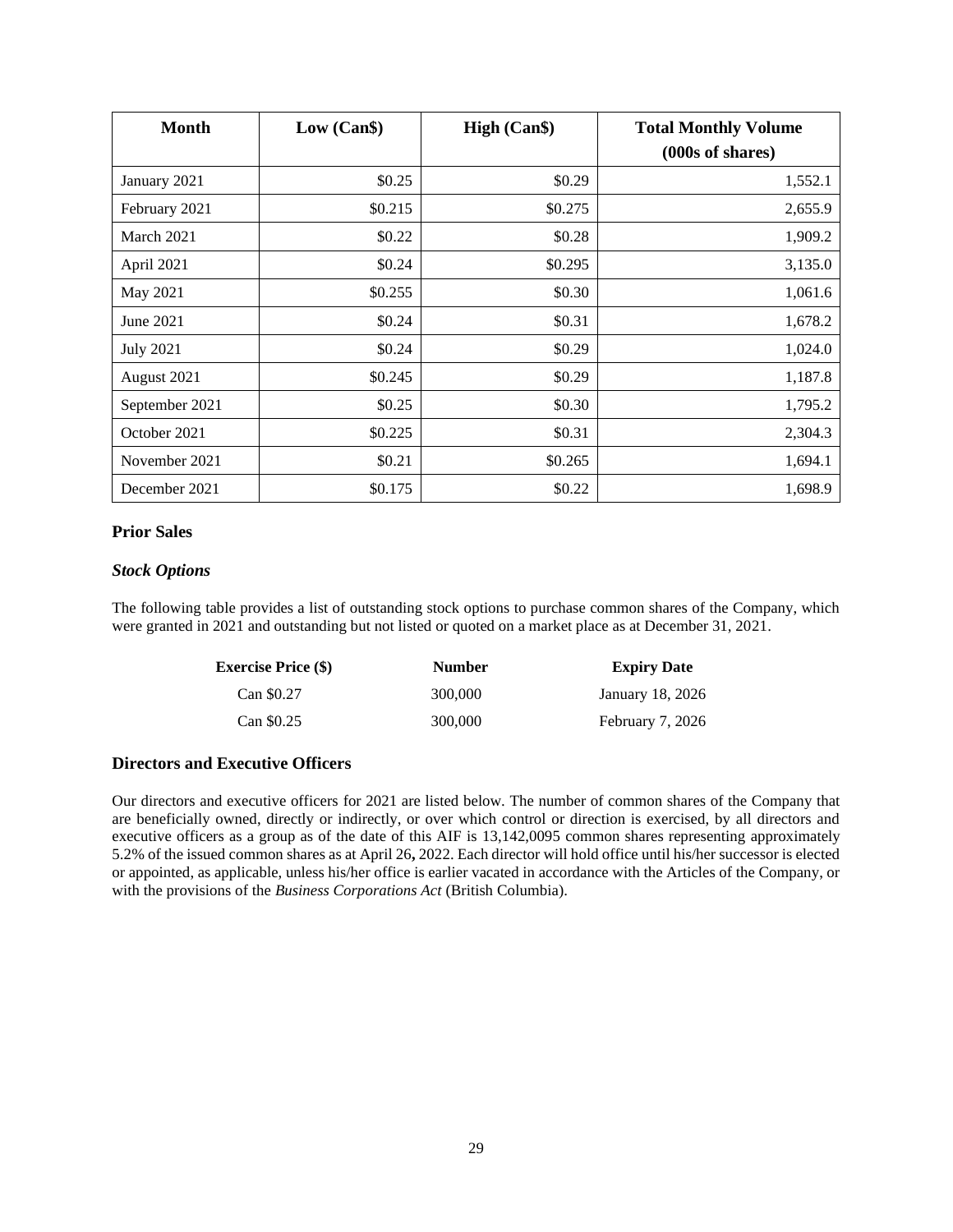| <b>Name</b>                                         | <b>Residency</b>                         | <b>Since</b>      | Principal<br><b>Occupation for Past</b><br>5 years                                                                                                                                                                                                                                                              | No. of common shares<br>owned or beneficially<br>owned |
|-----------------------------------------------------|------------------------------------------|-------------------|-----------------------------------------------------------------------------------------------------------------------------------------------------------------------------------------------------------------------------------------------------------------------------------------------------------------|--------------------------------------------------------|
| Mark E. Jones III,<br>Director                      | Houston,<br>Texas                        | May 2010          | Former Executive<br>Chairman, President<br>and CEO of TriStar<br>$(2010-2015)$                                                                                                                                                                                                                                  | 8,615,346<br>$(3.8\%)$                                 |
| Nick Appleyard<br>President and CEO<br>& Director   | Scottsdale,<br>Arizona,<br><b>USA</b>    | December 2015     | Former President and<br>CEO of Chaparral Gold<br>$(2013 - 2015)$                                                                                                                                                                                                                                                | 2,100,000<br>$(1.0\%)$                                 |
| Brian C. Irwin<br>Corporate<br>Secretary            | Nanaimo, B.C.                            | May 2010          | Retired lawyer;                                                                                                                                                                                                                                                                                                 | 325,330<br>(less than $1\%$ )                          |
| Carlos Vilhena<br>Director                          | Brasilia, Brazil                         | June 2011         | Partner Pinheiro Neto<br>Advogados (lawyers)                                                                                                                                                                                                                                                                    | 325,000<br>(less than $1\%$ )                          |
| Jessica Van Den<br>Akker <sup>(1)</sup><br>Director | Vancouver,<br><b>British</b><br>Columbia | January 2021      | CFO of Kore Mining<br>Ltd (2019-present);<br>CFO and VP Corporate<br>Finance at Fiore<br>Management &<br>Advisory Corp (2017 to<br>2020); Fund<br><b>Accountant at Sentient</b><br>Asset management Pty<br>Ltd (2016); VP Finance<br>at Ferrometals<br><b>Management Services</b><br>Canada Ltd (2014-<br>2016. | 75,000<br>(less than $1\%$ )                           |
| Eric Zaunscherb <sup>(1)</sup><br>Director          | Napanee,<br>Ontario                      | December,<br>2020 | President, Lee<br>Zaunscherb &<br>Associates<br>Previously: Managing<br>Director, Mining<br><b>Analyst Canaccord</b><br>Genuity Corp. 92014-<br>2019)                                                                                                                                                           | 128,000<br>(less than $1\%$ )                          |
| Rod C. McKeen <sup>(1)</sup> ,<br>Director          | North<br>Vancouver,<br>B.C.              | December 2019     | Retired, Founder and<br>former solicitor with<br>Axium Law Corp.                                                                                                                                                                                                                                                | 333,330<br>(less than $1\%$ )                          |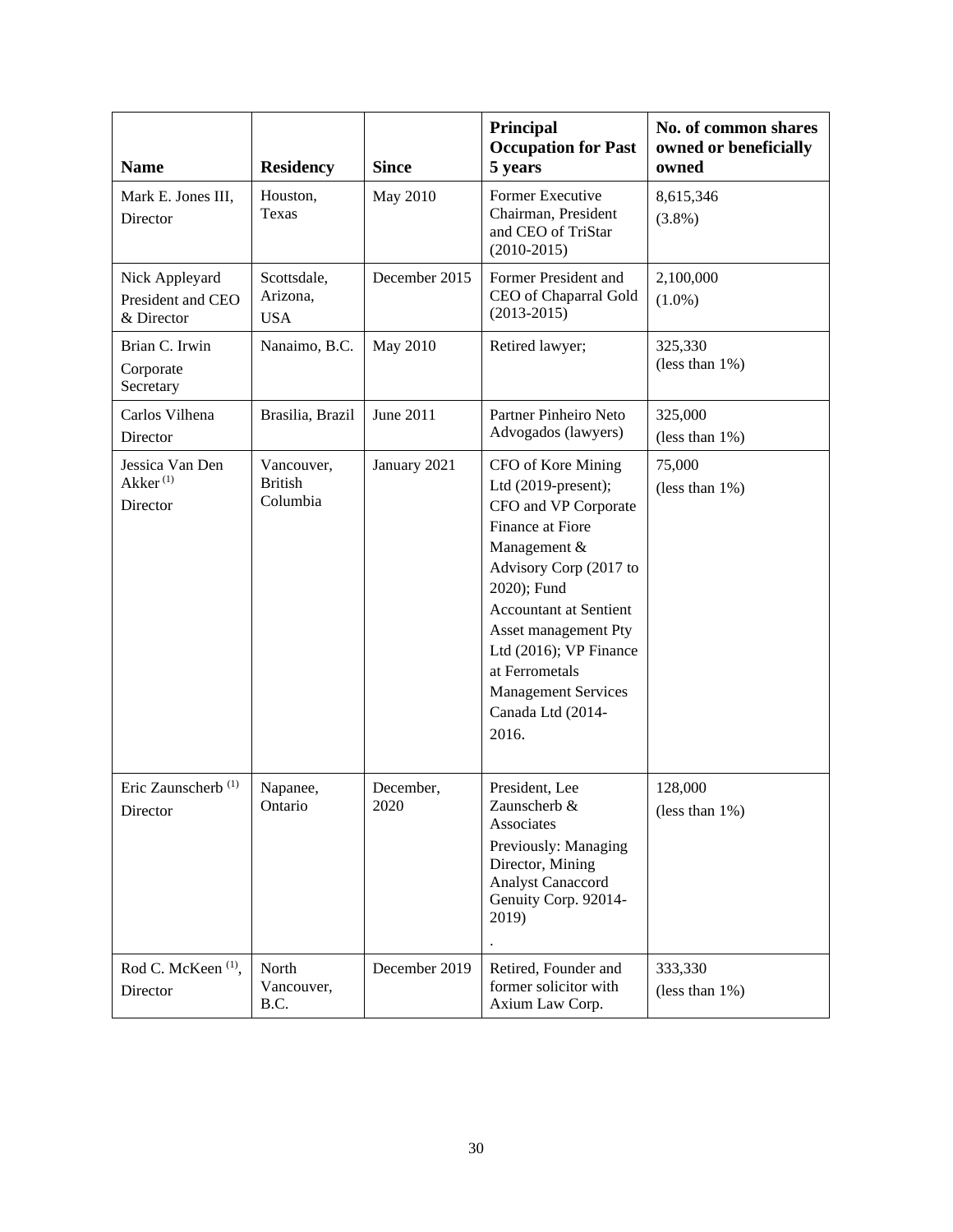| <b>Name</b>                     | <b>Residency</b>                | <b>Since</b>  | <b>Principal</b><br><b>Occupation for Past</b><br>5 years                                                                                                                                       | No. of common shares<br>owned or beneficially<br>owned |
|---------------------------------|---------------------------------|---------------|-------------------------------------------------------------------------------------------------------------------------------------------------------------------------------------------------|--------------------------------------------------------|
| Scott M. Brunsdon<br><b>CFO</b> | Fountain Hills,<br>Arizona, USA | December 2015 | Former CFO Chaparral<br>Gold Corp (2013-2015)                                                                                                                                                   | 1,240,000<br>(less than $1\%$ )                        |
| Mark Isto,<br>Director          | Toronto,<br>Ontario             | February 2021 | V.P.<br>Executive<br>and<br>COO of Royal Gold<br>Inc.; $2020$ to present.<br>Executive<br>Director.<br>Evaluations<br>Project<br>RGLD (Canada) Inc.:<br>2015<br>January<br>to<br>December 2019. | N <sub>il</sub>                                        |

(1) Member of the Audit Committee.

The directors have served in their respective capacities since their election and/or appointment and will serve until the next annual general meeting of the shareholders of the Company or until a successor is duly elected, unless the office is vacated in accordance with the Articles of the Company. Upon resignation a successor may be appointed by the board of directors. All officers' employment agreements automatically renew annually unless terminated by the officer or the Company.

<span id="page-30-0"></span>The Company has not adopted any term limits for directors. The Board considers merit as the key requirement for board appointments. New board appointments are considered based on the Company's needs and the expertise required to support the Company and its stakeholders.

# **LEGAL PROCEEDINGS AND REGULATORY ACTIONS**

<span id="page-30-1"></span>During the most recently completed financial year, and as at the date of this AIF, the Company is not a party to any, nor is the Company aware of any pending or contemplated, material legal proceedings or regulatory actions.

# **INTEREST OF MANAGEMENT AND OTHERS IN MATERIAL TRANSACTIONS**

Other than as set out below and other than transactions in the ordinary course of business of the Company, none of the directors or executive officers of the Company, nor any shareholder directly or indirectly beneficially owning, or exercising control or direction over, shares carrying more than 10% of the voting rights attached to the shares of the Company, nor an associate or affiliate of any of the foregoing persons has any material interest, direct or indirect, in any transactions involving the Company that materially affected or would materially affect the Company or any of its subsidiaries.

# **TRANSFER AGENT AND REGISTRARS**

<span id="page-30-3"></span><span id="page-30-2"></span>The Company's registrar and transfer agent for its common shares is Computershare Investor Services Inc. of 510 Burrard Street, 2nd Floor, Vancouver, British Columbia V6C 3B9.

# **MATERIAL CONTRACTS**

Except for contracts made in the ordinary course of business, the following are the material contracts entered into by the Company in the year ended December 31, 2021, or prior, that are still in effect:

1. The Purchase and Sales Agreement dated October 23, 2010 for the CDS gold exploration property located in Pará State, Brazil including amendments numbered 1, 2, and 3.